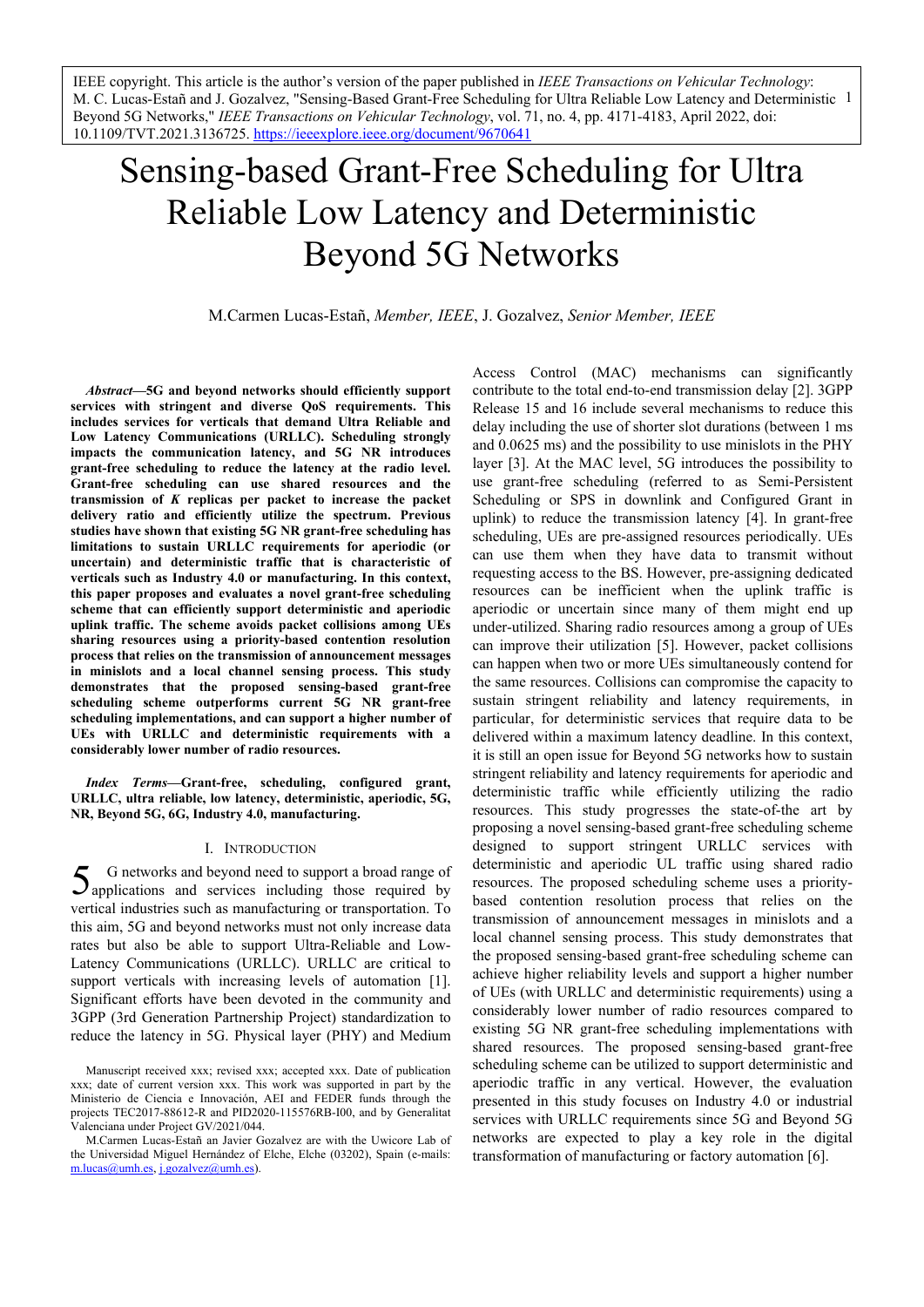The paper is organized as follows. Section II reviews some of the main requirements for deterministic aperiodic and URLLC communications in Industry 4.0 use cases. Section III reviews the state of the art, and Section IV presents our proposed sensing-based grant-free scheduling scheme. Section V derives and validates an analytical expression of the latency achieved with the proposed scheme. Section VI presents a reference grant-free scheduling implementation using shared resources that transmit several replicas of a packet to increase reliability (*K*-repetitions) and that is used as benchmark in this study. Section VII compares the latency, reliability, resource efficiency and energy consumption achieved with the proposed and reference schemes. Section VIII summarizes the main conclusions and outcomes of this study.

## II. DETERMINISTIC APERIODIC COMMUNICATIONS AND URLLC REQUIREMENTS IN INDUSTRY 4.0

Communication in vertical domains follows certain patterns that can be broadly classified within three traffic classes [1]: non-deterministic communications, deterministic periodic communications, and deterministic aperiodic communications. Non-deterministic communications include all non-time critical traffic. Deterministic communications require data to be delivered within a maximum latency. In this case, reliability accounts for the percentage of data packets that are successfully delivered before the maximum latency tolerated by the application following [7]. Use cases with deterministic communications include, for example, motion control, factory automation, process automation or remote control. Deterministic communication can generate periodic or aperiodic traffic. Periodic traffic is the most usual one in control applications. However, aperiodic traffic is also present in factory automation (for example in closed-loop control applications [1]), and is generally the most difficult traffic to handle without overdimensioning the network since it is not easy to predict when packets will be generated. However, 5G and Beyond must efficiently support deterministic aperiodic traffic to support the digital transformation of manufacturing.

3GPP analyses in [1], [8] and [9] the latency and reliability requirements of Industry 4.0 use cases. 3GPP Release 15 establishes as a general requirement for URLLC services that a packet of 32 bytes must be transmitted with a reliability of 1- 10-5 and a latency deadline of 1 ms [8]. 3GPP considers use cases with reliability requirements of up to  $1\textrm{-}10^{-6}$  and  $1\textrm{-}10^{-8}$ under Release 16 [9]. Other sources also analyze the requirements of Industry 4.0 applications. For example, NIST establishes in [10] a reliability requirement of 1-10-8 and latencies between 0.5 and 4 ms for critical safety applications in factories. [10] also establishes latency requirements between 0.25 and 4 ms for closed-loop and open-loop regulatory control applications, and between 4 and 20 ms for closed-loop supervisory control applications; NIST considers a reliability requirement of  $1-10^{-7}$  for all these applications. ETSI defines some of the most stringent latency and reliability requirements for Industry 4.0 use cases in [11]. For example, ETSI estimates that discrete manufacturing requires a latency between 1 and 12 ms, and motion control a latency between 0.25 and 1 ms; according to [11], both use cases need a reliability of 1-10-9. Very stringent requirements are also identified in [12] for automation applications with real-time control of machines. For example, [12] estimates that applications such as printing machines, packaging machines or manufacturing cells require maximum latencies between 0.25 and 5 ms and reliability levels higher than 1-10-9.

#### III. RELATED WORK

5G NR introduces grant-free scheduling, also referred to as Configured Grant [4]. With grant-free scheduling, resources are pre-configured and assigned to UEs in advance. This eliminates the need to exchange the scheduling requests and grants transmitted with grant-based scheduling, and therefore reduces the signaling overhead, the transmission latency and the UEs energy consumption [13][14]. Configured Grant can assign dedicated or shared resources to the UEs [15]. Using dedicated resources can be adequate for periodic traffic, but can be inefficient when the traffic is uncertain or aperiodic and it is not possible to anticipate when resources will be needed. The use of shared resources by a group of UEs is a reasonable alternative to satisfy URLLC requirements while efficiently utilizing scarce spectrum [5]. In this case, UEs contend for the shared resources, and collisions can happen if more than one UE tries to transmit data in the same resource. The performance degradation resulting from packet collisions can be overcome with redundant transmissions (retransmission and/or repetition), but these transmissions introduce additional delays that could compromise URLLC requirements.

Current grant-free scheduling approaches can be classified as reactive, *K*-repetitions, and proactive schemes ([16], [17]). In reactive approaches, the UE only retransmits a packet when the previous transmission is not correctly received. This can improve the utilization of resources, but the latency introduced by the feedback process can compromise the possibility to support stringent latency requirements [16]. An alternative is the use of *K-*repetitions with grant-free scheduling [18]. In this case, a transmitter sends *K* replicas of the same packet in consecutive slots. [19] showed that the probability of correct reception increases with the number of replicas. However, this is achieved at the expense of using more radio resources, which might be unnecessary if one of the previous replicas was correctly received. The transmission of *K* replicas per packet may also result in that packets have to be queued while the *K* replicas of the previous packet are being transmitted. This effect is referred to as self-collisions. [20] demonstrated that queuing delays resulting from self-collisions can notably impact the capacity of *K-*repetitions to satisfy latency requirements. An alternative to mitigate the negative effects of transmitting *K* replicas per packet are proactive schemes. In proactive schemes, the BS notifies the UE when a packet is received correctly. The UE then stops the transmission of the remaining replicas in order to reduce the probability of packet collisions. [16] analytically analyses the reliability and latency performance that can be achieved with reactive, *K*-repetitions and proactive approaches. This study demonstrated that proactive schemes are more adequate when latency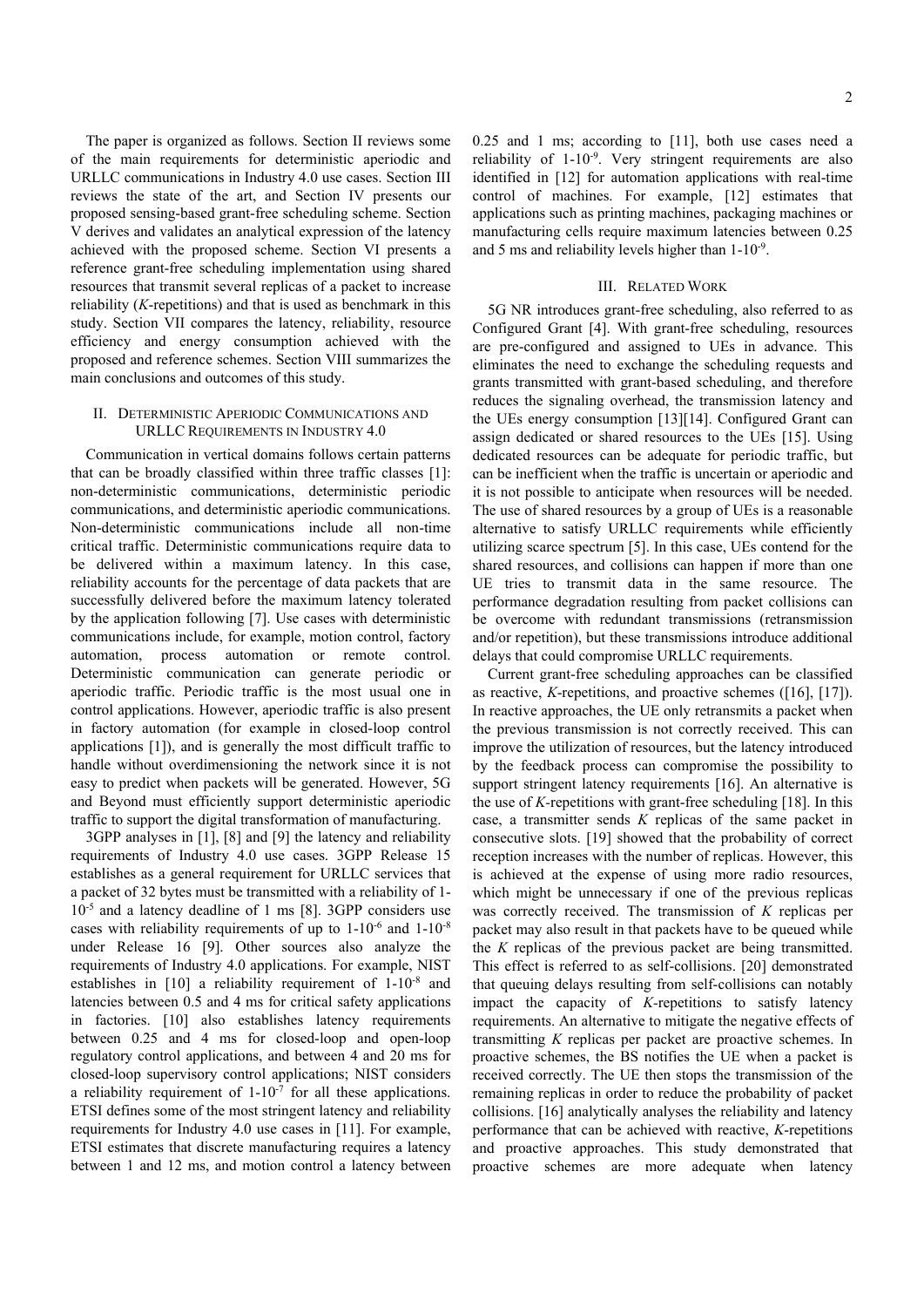requirements are more stringent, while *K*-repetitions becomes the best option when the latency requirement is more relaxed.

Several studies have proposed mechanisms to improve the performance of *K-*repetitions and proactive schemes. For example, [21] proposes a *K*-repetitions approach where resources for the transmission of the consecutive replicas are only shared by a limited group of UEs. [22] and [5] showed that the effect of collisions can be reduced using advanced receivers and multi-user detection schemes for decoding collided packets. [22] also proposed that UEs randomly choose the shared resource (among the available ones) to transmit each replica to increase the probability of correctly delivering a packet. [23] and [17] highlight the importance of selecting the number of reserved radio resources as a function of the traffic load to achieve satisfactory performance levels. To this aim, [23] proposes to dynamically adapt the number of resource blocks or RBs allocated for URLLC at each subframe based on estimations of the network load carried out by the BS. In [17], authors propose to dynamically adapt the number of slots within a subframe that are assigned for high and low priority traffic based on the estimation of the traffic load. Despite current advances, the 5G Infrastructure Association identifies in its 6G vision [24] the need for more advanced access schemes that can support high number of nodes with sporadic data. To this aim, [24] highlights the potential and need for grant-free schemes that limit or avoid retransmissions.

## IV. SENSING-BASED GRANT-FREE SCHEDULING

The previous section has discussed existing scheduling schemes to support URLLC services and has discussed their limitations for supporting deterministic aperiodic traffic while efficiently utilizing scarce radio resources. This paper addresses these limitations and proposes a novel grant-free scheduling scheme designed to guarantee stringent latency and reliability requirements of deterministic aperiodic traffic while efficiently utilizing the radio resources. The proposed scheme is sensing-based and assigns shared resources to a group of UEs. The proposal avoids collisions among UEs sharing resources using a priority-based contention resolution process that relies on the transmission of announcement (AN) messages in minislots and a local channel sensing process.

To describe the proposed scheduling scheme, we consider the following scenario without loss of generality. The scenario has a cell with *N<sub>UE</sub>* UEs that generate aperiodic traffic. Each packet needs to be transmitted with a maximum latency *L* and a reliability target equal to *Prel*. We consider the transmission of small packets that only require one resource block or RB in the frequency domain (an RB corresponds to 12 subcarriers in 5G NR) and one slot in the time domain (with duration *Tslot*). 5G NR supports multiple OFDM numerologies, and each numerology is characterized by a subcarrier spacing and different slot durations [3]. Without loss of generality, we consider that the total bandwidth assigned to the cell is divided into  $N_F$  RBs for a given numerology.

The proposed scheme divides the total number of UEs in

the cell in  $U \in \mathbb{N}$  groups, and  $U \leq N_F$ . Each group  $S_u$  of UEs (with  $u = 1,...,U$ ) is assigned one RB per slot. All UEs in  $S_u$ share the resources allocated to the group. The number of UEs in  $S_u$  is given by  $|S_u|$  and  $\sum_{u=1}^U |S_u| = N_{UE}$ . The BS manages the groups of UEs. When a UE starts a new session, the BS decides which group the user joins and informs the UE about the allocated shared resources. Collisions can happen if more than one UE in *Su* wants to transmit in the same slot. To avoid collisions, the proposed scheme includes a contention resolution process based on the transmission and sensing of AN messages. These messages are transmitted in announcement or AN minislots. We propose utilizing minislots for the transmission of AN messages to optimize the usage of the spectrum. AN minislots are located just before the shared resource for data transmission as depicted in Fig. 1 (this figure shows an example with 3 AN minislots). The figure represents the organization of AN minislots and slots for data transmission (referred to as data slots in the rest of the paper).  $n_{AN}$  denotes the number of AN minislots prior to a data slot. To avoid collisions when accessing radio resources, the maximum number of UEs in a group sharing resources must not exceed  $2^{n_{AN}}$  (i.e.  $|S_u| \leq 2^{n_{AN}}$ ). A UE that wants to transmit a packet in the next data slot using the shared resource must previously transmit an AN message in the AN minislots, and sense these minislots to detect whether other UEs also want to transmit in the same data slot. The time between the start of the AN period  $i-1$  ( $t_i-T_G$ ) and the start of the AN period  $i(t_i)$  is referred to as Generation period *i* or *Gi* in Fig. 1. A generation period has a time duration of  $T_G = n_{AN} \cdot T_{AN} + T_{slot}$ , where  $T_{AN}$ and *Tslot* are the duration of an AN minislot and a data slot respectively. UEs that generate a new data packet in *Gi* will contend for data slot *i* during the AN period *i*.



Fig. 1. Announcement minislots for contention resolution.

The transmission of AN messages within a group  $S_u$  is organized based on priorities. The BS assigns to each UE in *Su* a different priority between 1 (highest priority) and *pmin*  (lowest priority). The maximum number of priorities that can be managed with  $n_{AN}$  minislots is equal to  $2^{n_{AN}}$  ( $p_{min} = 2^{n_{AN}}$ ). This is why the maximum number of UEs in a group must be limited to  $2^{n_{AN}}$  in order to avoid collisions. The priority of a UE<sub>j</sub> is represented by  $p_j$ . A UE<sub>j</sub> in  $S_u$  that wants to transmit data in the next shared data slot *i* will first execute the contention resolution process described in Algorithm I. Algorithm I determines if UE*j* has to transmit an AN message or sense the channel at each AN minislot *s* of the AN period *i*  based on its priority  $p_j$ . UE<sub>j</sub> will transmit an AN message in the first AN minislot if  $(p_j-1)/(2^{n_{AN}}/2)$  (where [⋅] represents the integer part) is an even number (lines 2 and 3 of Algorithm I with  $s=1$ ). If  $[(p_j-1)/(2^{n_{AN}}/2)]$  is an odd number, UE<sub>j</sub> will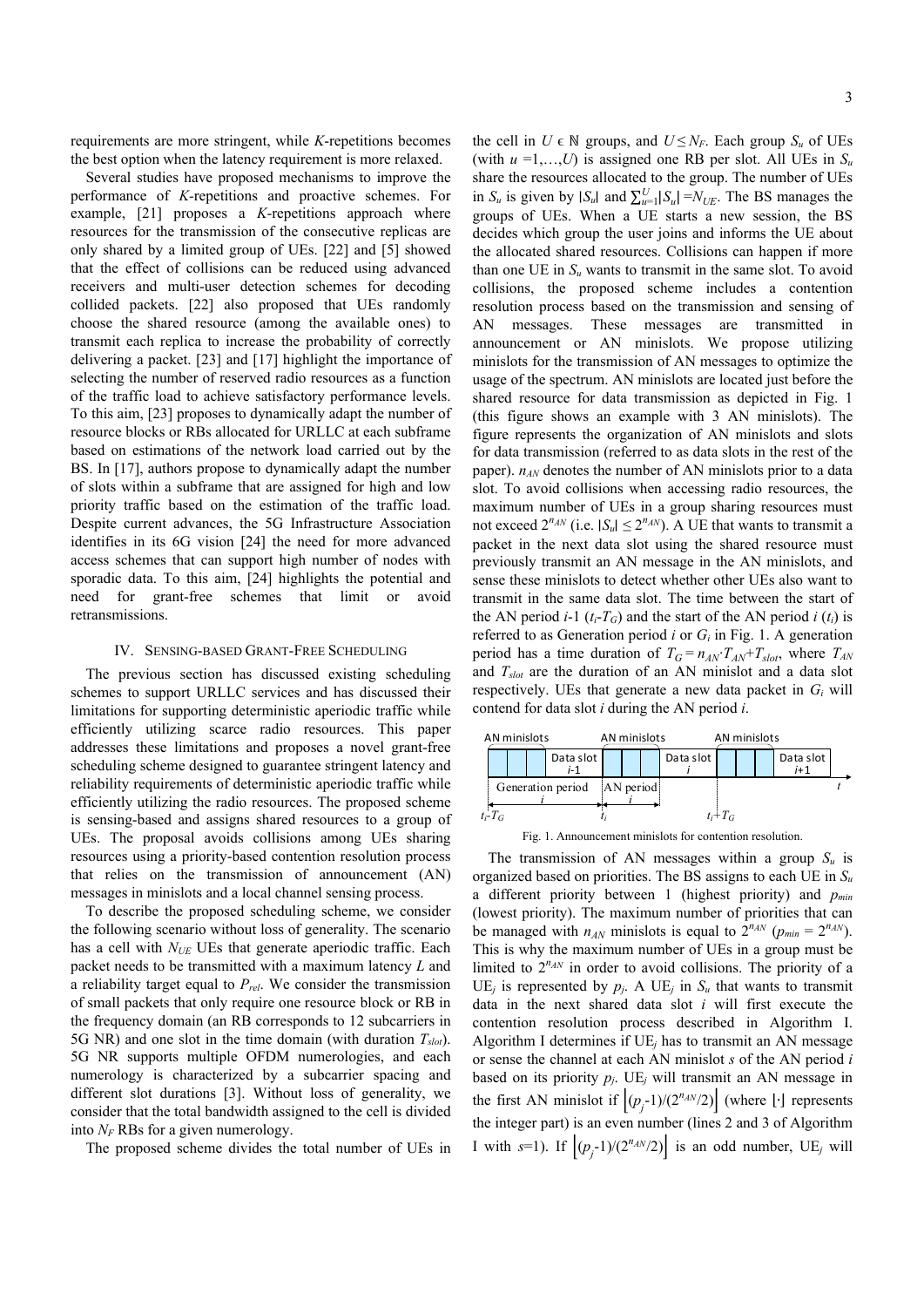sense the channel in the first AN minislot to determine if another UE has transmitted an AN message in the first AN minislot (lines 4 and 5). If UE*j* senses the channel as busy, it will postpone its transmission (line 7) because a UE with higher priority has requested to transmit in the same data slot  $i$ . In this case,  $UE<sub>i</sub>$  will not continue with the contention resolution process (line 8) and will compete instead for the following shared data slot  $i+1$ . If  $UE_i$  does not sense any AN message in the first AN minislot, it continues with the contention resolution process in the second AN minislot (*s*=2, line 1). UE*j* transmits an AN message in the second AN minislot if  $[(p<sub>j</sub>-1)/(2<sup>n<sub>AN</sub>/4</sup>)]$  is an even number. If not, the UE senses the channel to detect whether other UEs are transmitting AN messages. The process finishes when the UE senses the channel as busy or when the process is completed for all AN minislots. The UE postpones its transmission to the next data slot *i*+1 if it senses the channel as busy due to the request to transmit in data slot *i* by another UE with higher priority. UE*j* transmits its packet in data slot *i* if it completes the sensing process for all AN minislots without sensing a request to transmit from a higher priority UE (line 12). This process organizes access to the shared resource based on the priorities of UEs and ensures a collision-free access.

| ALGORITHM I: CONTENTION RESOLUTION PROCESS FOR UE        |
|----------------------------------------------------------|
| 1. For all AN minislots ( $s \leftarrow 1$ to $n_{AN}$ ) |
| If $ (p_i-1)/(2^{n_{AN}}/2^s) $ is an even number<br>2.  |
| UE <sub>i</sub> transmits AN message<br>3.               |
| 4.<br>Else                                               |
| 5.<br>$UEi$ senses the channel                           |
| 6. If channel is busy                                    |
| 7.<br>$UEj$ postpones its transmission                   |
| 8.<br><b>End process</b>                                 |
| End If<br>9.                                             |
| 10. End If                                               |
| 11. End For                                              |
| 12. UE <sub>i</sub> transmits data in data slot i        |

Fig. 2 illustrates an example of the contention process with 3 AN minislots. UE<sub>3</sub>, UE<sub>4</sub> and UE<sub>7</sub> with priorities 3, 4, and 7 belong to the same group  $S_u$ . UE<sub>3</sub> is the UE with highest priority among the three UEs, and  $UE<sub>7</sub>$  is the one with the lowest priority. All UEs want to transmit a data packet and contend for the same data slot *i*. We represent in blue and stripped pattern the AN minislots where UEs transmit AN messages. The dashed AN minislots depict when a UE senses the channel. All UEs use Algorithm I to determine (based on their priorities) if they have to transmit an AN message or sense the channel at each AN minislot *s* of an AN period *i*. The execution of Algorithm I results in that  $UE<sub>3</sub>$  transmits two AN messages in AN minislots 1 and 3, and senses the channel in AN minislot 2. UE4 transmits one AN message in AN minislot 1 and senses the channel in AN minislots 2 and 3. Finally,  $UE<sub>7</sub>$  senses the channel in AN minislots 1 and 2, and transmits one AN message in AN minislot 3. This organization results in that  $UE<sub>7</sub>$  detects the transmissions from  $UE_3$  and  $UE_4$  in the first AN minislot.  $UE_7$  finishes then its contention process and postpones its transmission. UE7 will contend to transmit in data slot  $i+1$ . UE<sub>3</sub> and UE<sub>4</sub> do not sense any AN message in AN minislot 2 and continue their contention processes.  $UE<sub>3</sub>$  transmits then an AN message in AN minislot 3 that is sensed by  $UE_4$ .  $UE_4$  postpones its contention and potential transmission to the next data slot as well. UE<sub>3</sub> transmits its data packet in the data slot *i*. A similar contention process is run by  $UE_4$  and  $UE_7$  for data slot  $i+1$ , and UE<sub>4</sub> transmits its data packet in data slot  $i+1$  since it has higher priority than  $UE<sub>7</sub>$ . UE<sub>7</sub> transmits its data packet in data slot  $i+2$  since the highest priority UEs (UE<sub>3</sub> and UE<sub>4</sub>) do not contend for this data slot in this example.



Fig. 2. Illustration of the contention process.

#### V. ANALYTICAL LATENCY MODELING

This section derives an analytical expression of the latency achieved with the proposed sensing-based grant-free scheduling scheme. This modeling provides a valuable tool to evaluate the performance when events are rare, and the computational cost of simulations significantly increase to achieve accurate statistical results. This is particularly relevant in this study that considers URLLC applications with aperiodic traffic and stringent latency and reliability requirements. Table I compiles all variables and functions used in this section and throughout the paper.

## *A. Modeling*

Without loss of generality, we derive the latency achieved with the proposed scheme in a scenario where UEs generate packets following a Poisson process with exponentially distributed inter-arrival time  $([22], [25])^1$ . The average packet inter-arrival time is equal to  $1/\lambda$  with  $\lambda$  equal to the average number of packet arrivals per second. We consider the transmission of 32 bytes packets following 3GPP standards in [8] that specify that a packet of 32 bytes must be transmitted in less than 1 ms with a reliability of 1-10-5. With the proposed scheme, UEs generating new data packets during *Gi* with duration  $T_G$  compete for the shared data slot *i*. The probability  $\mathbb{P}_{g}$  that a UE generates one or more packets in  $T_G$  is equal to:

$$
\mathbb{P}_{g}(T_G)=1-\exp(-T_G\cdot\lambda). \tag{1}
$$

Each group  $S_u$  of UEs is assigned a different RB, so the scheduling process is independent for each *Su*. We establish a different priority for each UE in  $S_u$  with 1 being the highest priority and *pmin* the minimum one. We analyse next different scenarios that help understand how to derive the probability

<sup>&</sup>lt;sup>1</sup> The latency can be derived for other traffic models following the process explained in this section.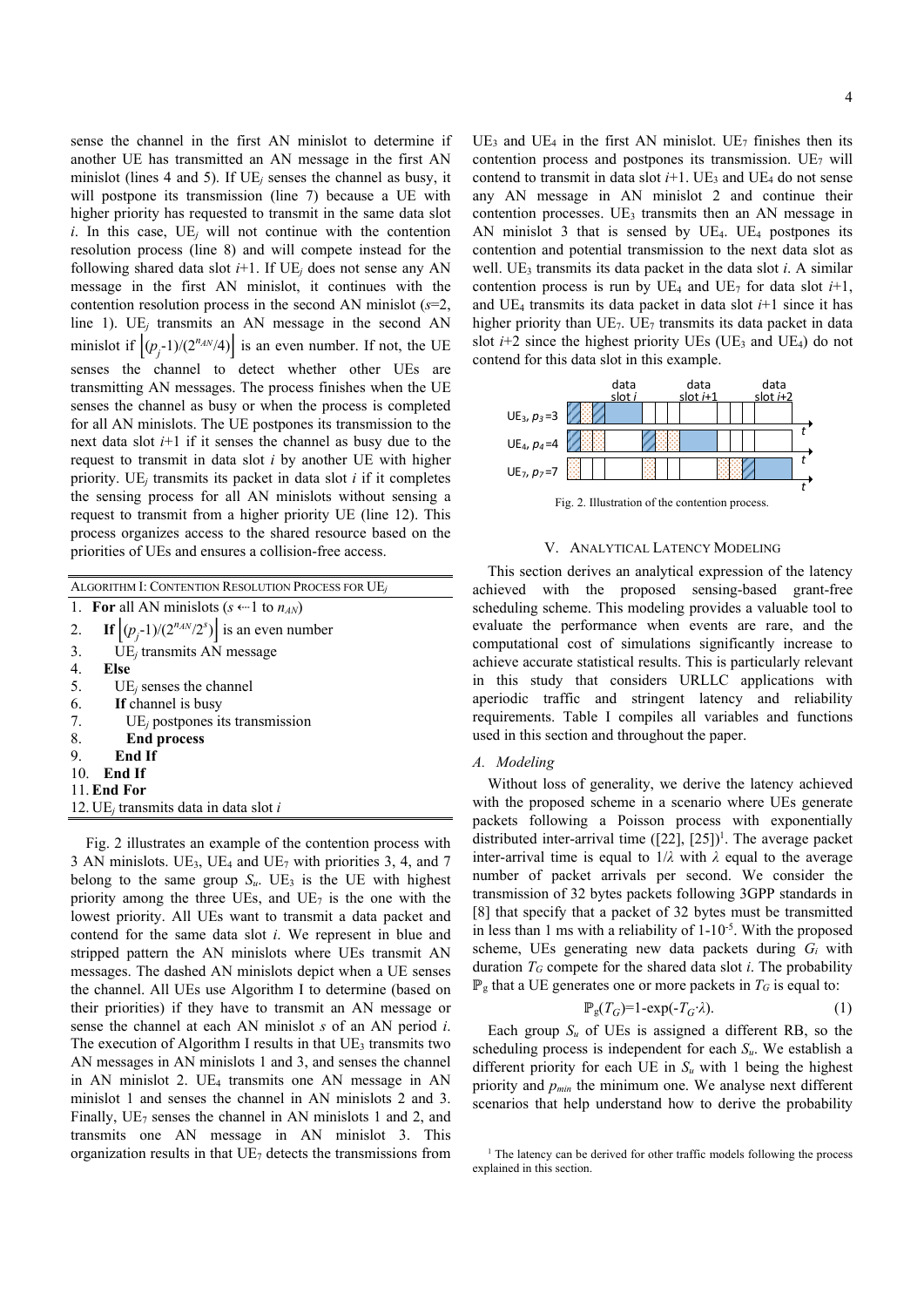$\mathbb{P}_{S_0}(l ≥ L)$  that a UE ∈  $S_u$  experiences a latency *l* equal to or higher than a deadline *L*. We first consider the scenario where a UE*j* that has generated a new packet in *Gi* gets access to the next shared data slot *i*. In this case, the packet is generated before  $t_i$  (Fig. 1) and its transmission is completed at  $t_i+T_G$ . The minimum transmission latency is then equal to  $T<sub>G</sub>$ , and  $\mathbb{P}_{S_u} (l \geq T_G)$  is equal to one. We now analyse the case for  $\mathbb{P}_{S_{\alpha}}$ ( $l$  ≥ 2⋅*T<sub>G</sub>*). When UE<sub>*j*</sub> does not gain access to the shared data slot *i*, it will contend for the shared data slot *i*+1. In this case, the minimum transmission latency experienced by UE*<sup>j</sup>* will be equal to  $2 \cdot T_G$ .  $\mathbb{P}_{S_u} (l \geq 2 \cdot T_G)$  is then given by the probability that a UE that has generated a new packet in *Gi* does not gain access to the shared data slot *i*. Let's consider  $R_i = S_{ii}$ -{UE<sub>*j*</sub>} is the set of UEs that do not have any pending packet to transmit at the beginning of *Gi*. Let's also consider that  $n_i$  UEs  $\in R_i$  generate new packets in  $G_i$ . UE<sub>j</sub> and the  $n_i$  UEs  $\epsilon$  *R<sub>i</sub>* contend to transmit in data slot *i*. UE<sub>*j*</sub> will not gain access to the data slot *i* if at least one of the *ni* UEs has higher priority than UE<sub>*j*</sub>.  $\mathbb{P}_{S_n} (l \geq 2 \cdot T_G)$  depends then on the probability  $\mathbb{P}_n(n_i, R_i, T_G)$  that  $n_i$  UEs from  $R_i$  generate new packets during  $G_i$  multiplied by the probability  $\overline{\mathbb{P}_p}(n_i, p_{min})$  that at least one of these  $n_i$  UEs has higher priority than UE<sub>*j*</sub>.  $\mathbb{P}_{S_{\alpha}}(l \geq 2 \cdot T_G)$  can then be expressed as:

$$
\mathbb{P}_{S_u}(l \ge 2 \cdot T_G) = \sum_{n_i=1}^{|R_i|} \left( \mathbb{P}_{\mathbf{n}}(n_i, R_i, T_G) \cdot \overline{\mathbb{P}_{\mathbf{p}}}(n_i, p_{\min}) \right)
$$
(2)

with  $|R_i| = |S_u|$  -1. The probability  $\mathbb{P}_n(n_i, R_i, T_G)$  that  $n_i$  UEs from  $R_i$  generate new packets during  $G_i$  is equal to the multiplication of the probability that *ni* UEs generate at least one packet during  $T_G$  ( $P_g(T_G)^{n_i}$ ), the probability that  $|R_i|$ - $n_i$ UEs do not generate a packet during  $T_G$  ((1- $\mathbb{P}_g(T_G)$ )<sup>|R<sub>i</sub>|-n<sub>i</sub></sup>), and the number of possible combination of  $n_i$  UEs in a set  $R_i$ . This is expressed as:

$$
\mathbb{P}_n(n_i, R_i, T_G) = {R_i| \choose n_i} \cdot \mathbb{P}_{g}(T_G)^{n_i} \cdot (1 - \mathbb{P}_{g}(T_G))^{|R_i| - n_i}.
$$
 (3)

To compute  $\overline{\mathbb{P}_p}(n_i,p_{\text{min}})$ , we compute first the probability that  $n_i$  UEs within  $S_u$  have lower priority than UE<sub>i</sub> with priority *pj*:

$$
\mathbb{P}_{p}(n_{i}, p_{j}, p_{min}) = \frac{1}{p_{min}} \prod_{j=1}^{n_{i}} \frac{p_{min} - p_{j} - (j-1)}{p_{min} - j}.
$$
 (4)

Following (4), the probability that  $n_i$  UEs  $\in S_u$ -{UE<sub>*i*</sub>} have lower priority than UE*j* is given by:

$$
\mathbb{P}_{p}(n_{i}, p_{min}) = \sum_{p_{i}=1}^{p_{min}} \mathbb{P}_{p}(n_{i}, p_{i}, p_{min}) = \sum_{p_{i}=1}^{p_{min}-n_{i}} \mathbb{P}_{p}(n_{i}, p_{i}, p_{min}).
$$
 (5)

We can then compute the probability that at least one of the  $n_i$  UEs has higher priority than UE<sub>j</sub> as:

$$
\mathbb{P}_{p}(n_{i}, p_{min}) = 1 - \mathbb{P}_{p}(n_{i}, p_{min}). \tag{6}
$$

The process followed to compute  $\mathbb{P}_{S_u}(l \geq 2 \cdot T_G)$  can be used to compute  $\mathbb{P}_{S_n}$  ( $l \geq m \cdot T_G$ ) with  $m \in \mathbb{N}$ . Appendix A details, as an example, how to compute the probability  $\mathbb{P}_{S_{\alpha}}(l \geq 3 \cdot T_{G})$ . The

process is here generalized to derive the probability  $\mathbb{P}_{S_{\nu}}$ (*l* ≥ *m*⋅*T<sub>G</sub>*) that a UE experiences a latency higher than  $m \cdot T_G$  for any value of  $m \in \mathbb{N}$ . We denote as  $C_{i+q}$  the amount of UEs that contend with UE<sub>*j*</sub> to access data slot  $i+q$ .  $C_{i+q}$  is equal to  $n_{i+q}$  if  $q=0$ , and equal to  $\max(C_{i+q-1}-1, 0)+n_{i+q}$  if  $q>0$ .  $n_{i+q}$  is the number of UEs  $\epsilon$  *R*<sub>i+q</sub> that generate new packets in  $G_{i+q}$ .  $R_{i+a}$  is the set of UEs that do not have any pending packet to transmit at the beginning of  $G_{i+q}$ .  $|R_{i+q}|$  is equal to  $|S_u|$ -1 if *q*=0, and equal to  $|S_u|$ -1-*C*<sub>*i*+*q*-1</sub> if *q*>0.  $\mathbb{P}_{S_u}$  (*l* ≥ *m*⋅*T<sub>G</sub>*) is shown in (7) as a function of the auxiliary function  $f(q, n_{i+m-q})$  defined in (8). The function  $f(q, n_{i+m-q})$  is a recursive function defined for  $2 \le q \le m$ .  $f(q, n_{i+m-q})$  considers the probability  $\mathbb{P}_n(n_{i+q}, R_{i+q}, T_G)$  that other UEs generate new packets in  $G_{i+q}$ , and the probability  $\overline{\mathbb{P}_p}(C_{i+q}, p_{min})$  that at least one of the  $C_{i+q}$ UEs contending with  $UE_j$  for the data slot  $i+q$  has higher priority than UE<sub>j</sub>.  $f(q, n_{i+m-q})$  also depends on  $f(q-1, n_{i+m-q})$  for all possible values of  $n_{i+q}$  between  $n_{i+q,min}$  and  $n_{i+q,max}$  defined in (9). Using (8),  $\mathbb{P}_{S_{\nu}}(l \geq m \cdot T_G)$  in (7) is defined as the sum of  $f(m,n_i)$  for all possible values of  $n_i$  between  $n_{i,min}=1$  and  $n_{i,max} = |S_u| - 1$ .

$$
\mathbb{P}_{S_u}(l \ge m \cdot T_G) = \sum_{n_i = n_{i,min}}^{n_{i,max}} f(m, n_i)
$$
 (7)

 $f(q, n_{i+m-q})$ 

$$
= \begin{cases} \mathbb{P}_{n}(n_{i+m-q}, R_{i+m-q}, T_{G}) \cdot \overline{\mathbb{P}_{p}}(C_{i+m-q}, p_{min}) \\ \sum_{n_{i+m-q-1}, m_{i}}^{n_{i+m-q-1}, m_{i}} f(q-1, n_{i+m-q-1}) & \text{if } 2 < q \leq m \\ \sum_{n_{i+m-q}, R_{i+m-q}, T_{G}}^{n_{i+m-q-1}, m_{i+n}} f(q-1, n_{i+m-q-1}) & \text{if } q = 2 \end{cases} \tag{8}
$$
\n
$$
(1) \text{ if } a = m \text{ or } (a \leq m \& |R_{i+m-q}| = |S_{i-1}-2|)
$$

$$
n_{i+m-q,min} = \begin{cases} 1 & \text{if } q = m \text{ or } (q < m \& |R_{i+m-q}| = |S_u| - 2) \\ 0 & \text{if } q < m \& |R_{i+m-q}| > |S_u| - 2 \end{cases} \tag{9}
$$

$$
n_{i+m-q,max} = |R_{i+m-q}| \tag{10}
$$

Once  $\mathbb{P}_{S_u}(l \geq m \cdot T_G)$  is computed for all  $S_u$  ( $u \in [1, U]$ ), the probability  $\mathbb{P}(l \geq m \cdot T_G)$  that any of the *N<sub>UE</sub>* UEs in the cell experiences a latency *l* equal to or higher than  $m \cdot T_G$  can be expressed as:

$$
\mathbb{P}(l \ge m \cdot T_G) = \frac{\sum_{u=1}^{U} \mathbb{P}_{S_u}(l \ge m \cdot T_G) \cdot \lambda \cdot |S_u|}{\sum_{u=1}^{U} \lambda \cdot |S_u|}.\tag{11}
$$

where  $\lambda \cdot |S_u|$  is the expected value for the generation of new packets for a set *Su* of UEs.

## *B. Validation*

This section validates the derived model by comparing the latency obtained with the analytical expressions with that obtained through simulations. To this aim, we have developed a system level simulator in Matlab™ that accurately implements the proposed sensing-based grant-free scheduling scheme. The simulator emulates a single cell with  $N_{UE}$  UEs that generate aperiodic traffic following a Poisson process with exponentially distributed inter-arrival packet time. UEs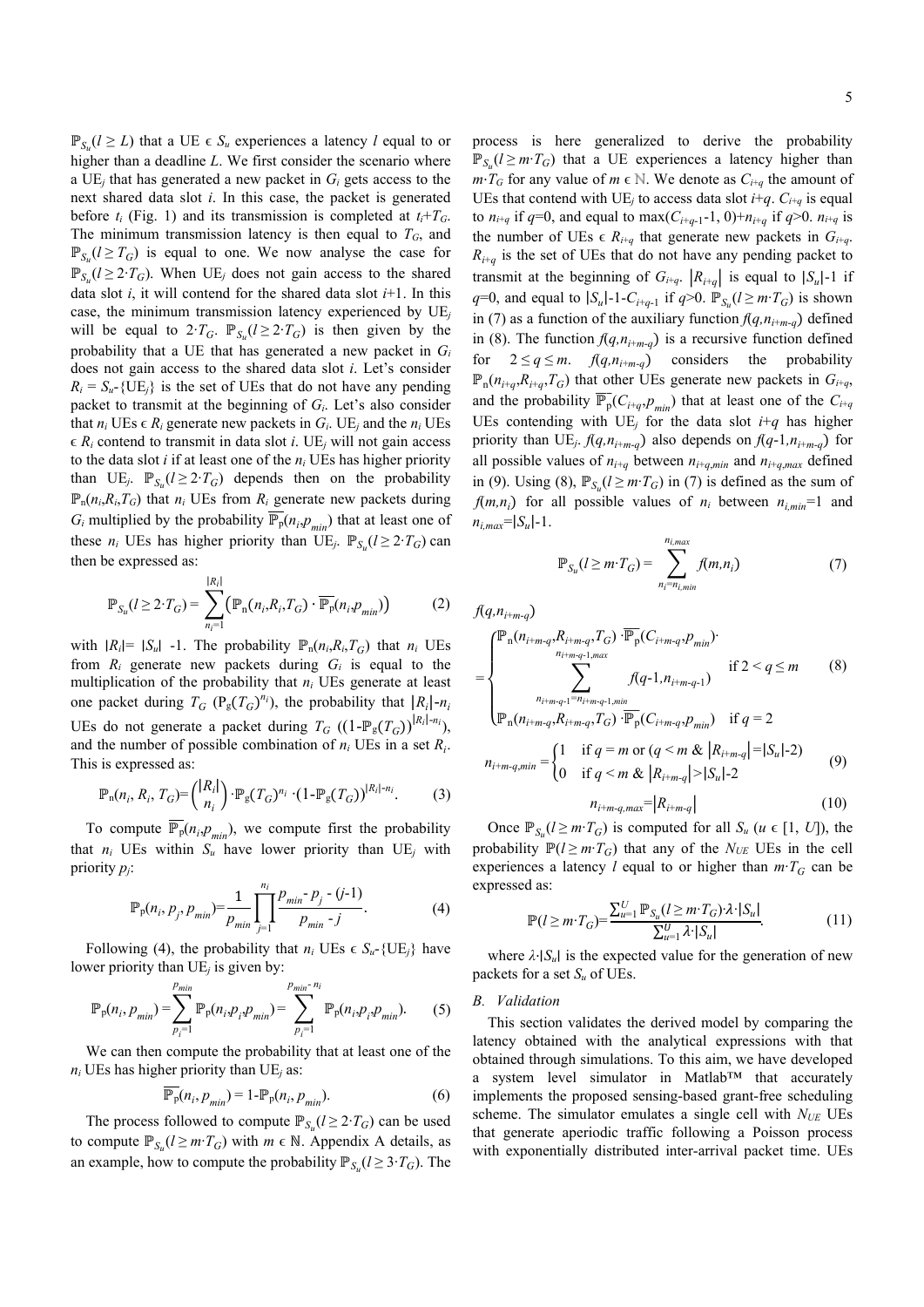| <b>TABLEI</b>                  |  |  |  |  |
|--------------------------------|--|--|--|--|
| <b>VARIABLES AND FUNCTIONS</b> |  |  |  |  |

| <b>Variable/Function</b>                | <b>Definition</b>                                                             | V AKIADLES AND I UNCTION.<br><b>Variable/Function</b> | <b>Definition</b>                                                                            |
|-----------------------------------------|-------------------------------------------------------------------------------|-------------------------------------------------------|----------------------------------------------------------------------------------------------|
| $N_{\text{UE}}$                         | Number of UEs in a cell                                                       | $C_i$                                                 | # of UEs that contend with $UE_j$ to access data slot i                                      |
| L                                       | Latency requirement                                                           | $f(q, n_{i+m-q})$                                     | Auxiliary recursive function                                                                 |
| $P_{rel}$                               | Reliability requirement                                                       | K                                                     | # of replicas transmitted per packet by the reference scheme                                 |
| $T_{slot}$                              | Time duration of a slot                                                       | $\mathbb{P}_\mathrm{sc}$                              | Probability of self-collisions                                                               |
| $n_{AN}$                                | Number of AN minislots                                                        | $\mathbb{P}_{c}$                                      | Probability that a packet is not correctly received due to collisions                        |
| $T_{AN}$                                | Time duration of an AN minislot                                               |                                                       | of the transmitted replicas with transmissions from other UEs                                |
| $N_F$                                   | $#$ of RBs in frequency                                                       | $\mathbb{P}_{c,K}$                                    | Probability that a packet is not correctly received due to the                               |
| λ                                       | Average packet arrivals per second                                            |                                                       | collision of all its $K$ replicas                                                            |
| $G_i$                                   | Generation period i                                                           | $\mathbb{P}_{c,k}$                                    | Probability that a packet is not correctly received due to the                               |
| $T_G$                                   | Time duration of a generation period                                          |                                                       | collision of the first $k$ replicas (with $k \le K$ )                                        |
| U                                       | $#$ of UEs groups                                                             | $n_i^{act}$                                           | # of UEs that have a replica to transmit in the same slot i as $UEi$                         |
| $S_u$                                   | Group of UEs $(u=1,,U)$                                                       | $Q_i$                                                 | Set of UEs (excluding $UE_i$ ) that do not have a packet to transmit                         |
| $p_i$                                   | Priority of $UE_i$                                                            |                                                       | at the beginning of slot $i$                                                                 |
| $p_{min}$                               | Maximum number of priorities                                                  | $\overline{\mathbb{P}_{\rm nrc}}(n_i^{act},N_F)$      | Probability that one or more of the $n_i^{act}$ UEs select the same RB as                    |
| $n_i$                                   | # of UEs $\in R_i$ that generate new packets in $G_i$                         |                                                       | UE <sub>i</sub> from the $N_F$ RBs available in slot i                                       |
| $n_{i,min}$ , $n_{i,max}$               | Minimum and maximum value of $n_i$                                            | $\mathbb{P}_{\rm nrc}(n_i^{act},N_F)$                 | Probability that $n_i^{act}$ UEs select a different RB at slot <i>i</i> than UE <sub>i</sub> |
| $R_i$                                   | Set of UEs that do not have any pending packet to                             | $h_{i,k}$                                             | Auxiliary recursive function                                                                 |
|                                         | transmit at the beginning of $G_i$                                            |                                                       | Probability that a replica transmitted by $UEi$ in slot <i>i</i> is correctly                |
| $\mathbb{P}_{g}(T)$                     | Probability that a UE generates one or more packets                           | $\mathbb{P}_{r}(n_i^{act},N_F)$                       | received when there are $n_i^{act}$ UEs also transmitting a replica in the                   |
|                                         | in a time period $T$                                                          |                                                       | same slot i                                                                                  |
| $\mathbb{P}_{S_u}(l \geq L)$            | Probability that a UE $\epsilon$ S <sub>u</sub> experiences a latency l       | $\mathbb{P}_{\mathrm{rc}}(t_i,n_i^{act},N_F)$         | Probability that $t_i$ UEs from the $n_i^{act}$ UEs with active                              |
|                                         | equal to or higher than a deadline $L$                                        |                                                       | transmissions in slot $i$ select the same RB as $UE_i$                                       |
| $\mathbb{P}(l \geq L)$                  | Probability that any of the $N_{UE}$ UEs in the cell                          | $\mathbb{P}_{\mathrm{d}}(t_i)$                        | Probability of successfully decoding a replica when it has                                   |
|                                         | experiences a latency $l$ equal to or higher than $L$                         |                                                       | collided with the replicas transmitted by other $t_i$ UEs                                    |
| $\mathbb{P}_n(n_i,R_i,T_G)$             | Probability that $n_i$ UEs from $R_i$ generate new                            | $\frac{g_{i,k}}{E}$                                   | Auxiliary recursive function                                                                 |
|                                         | packets during $G_i$                                                          |                                                       | Average energy consumption of a UE                                                           |
| $\mathbb{P}_{p}(n_i, p_j, p_{min})$     | Probability that $n_i$ UEs have lower priority than UE <sub>i</sub>           | $E_{slot}$                                            | Energy consumed by a UE transmitting during $T_{slot}$                                       |
|                                         | with priority $p_i$                                                           | $E_{AN}$                                              | Energy consumed in a contention process                                                      |
| $\mathbb{P}_{p}(n_i, p_{min})$          | Probability that $n_i$ UEs have lower priority than UE <sub>i</sub>           | $E_p$                                                 | Energy consumed in the transmission of a packet                                              |
| $\overline{\mathbb{P}_p}(n_i, p_{min})$ | Probability that at least one of $n_i$ UEs has higher<br>priority than $UE_i$ | $N_{RB}$                                              | # of RBs used by a scheduling scheme to support $N_{UE}$ UEs                                 |

transmit small packets of 32 bytes. The simulator implements the time/frequency resource grid map of 5G NR. The time and frequency duration of RBs is configurable based on the numerology. The validation presented in this section corresponds to the 5G NR numerology 3 with *Tslot* equal to 0.125 ms. We consider there are 7 AN minislots per data slot and the AN minislots have a duration of 2 symbols. The simulator can configure the number  $N_F$  of available RBs, and the results corresponds to  $N_F=6$ .

Fig. 3 compares the value of  $\mathbb{P}(l \ge m \cdot T_G)$  obtained analytically and through simulations when considering different number of UEs and values of *λ* equal to 0.1 and 1 packet/s. The figure clearly shows that the latency performance obtained analytically precisely matches that obtained through the simulations for different values of *m* and  $\lambda^2$ . Fig. 3 shows that  $\mathbb{P}(l \geq m \cdot T_G)$  decreases several orders of magnitude when *m* increases and *λ* decreases. For example,  $\mathbb{P}(l \geq 4 \cdot T_G)$  is lower than 10<sup>-8</sup> when  $\lambda$ =0.1 packet/s, and can even be lower than 10-10 when there are less than 157 UEs. This is hence a very rare event, and the computational cost of simulations significantly increases if we want to achieve accurate statistical results for rare events. This explains why simulation results are not shown for less than 240 UEs when  $m=4$  and  $\lambda=0.1$  packet/s, and highlights the value of the analytical expressions to estimate the latency in the presence of rare events with aperiodic traffic and URLLC requirements.



Fig. 3. Comparison of analytical and simulation  $\mathbb{P}(l \geq m \cdot T_G)$  results for different values of *m* and *λ*.

## VI. REFERENCE SCHEME

The performance achieved with the proposed sensing-based grant-free scheduling scheme is compared against a reference grant-free scheduling implementation using *K*-repetitions. 3GPP standards introduce grant-free scheduling with dedicated or shared resources and *K*-repetitions [18]. With *K*repetitions, it is possible to transmit  $K$  replicas<sup>3</sup> of the same packet to increase the reliability. We should note that 3GPP standards do not specify a particular implementation of grantfree scheduling with *K*-repetitions. Some proposals (e.g. [26]) propose implementations that use dedicated resources for the first transmission of a packet and shared resources for the following replicas of the same packet. Using dedicated

<sup>&</sup>lt;sup>2</sup> Different numerologies and values of  $T_{slot}$  have been evaluated, and in all cases the analytical results precisely match those achieved with simulations.

<sup>&</sup>lt;sup>3</sup> *K* accounts for the original packet and subsequent transmitted copies.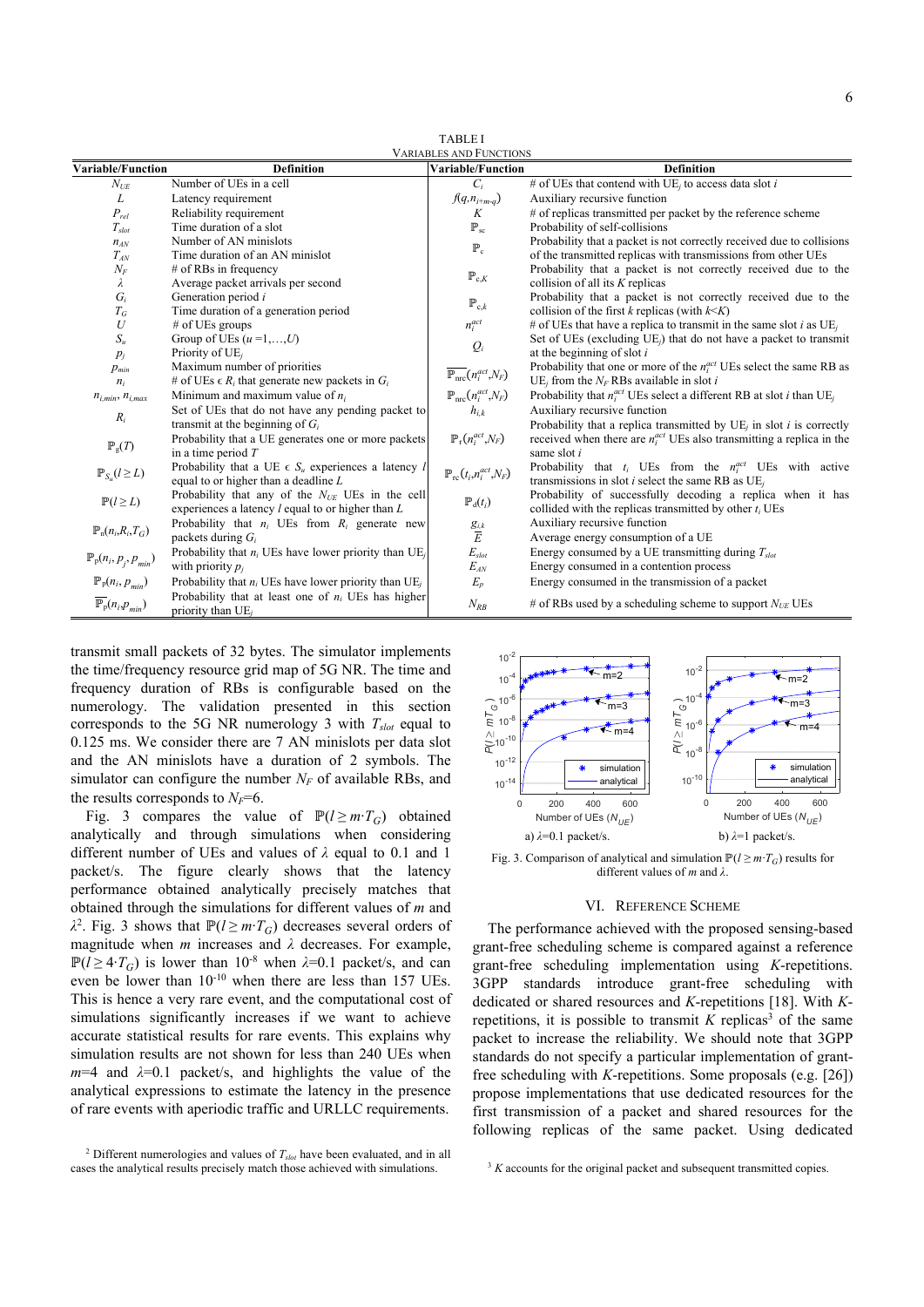resources can increase the delay and inefficiently utilize resources when supporting applications with aperiodic traffic since it is not possible to predict when packets will be generated. We therefore implement the state-of-art proposal in [22] that transmits the *K* replicas of a packet using shared resources. Following 3GPP standards [18], UEs transmit the same data packet in  $K$  consecutive slots (with a duration  $T_{slot}$ ) in the implemented reference scheme. Following [22], UEs randomly select an RB for each transmission from the  $N_F$  RBs available per  $T_{slot}$  to increase the probability to successfully deliver a packet. [20] evaluated the reliability and latency levels that can be achieved with the reference scheme implemented following [22]. This paper compares the performance that can be achieved with the proposed sensingbased grant-free scheduling scheme to that obtained with the reference scheme. To estimate the reliability that can be achieved with the reference scheme, we use the analytical expression derived in [20]. Reliability for URLLC services is defined as the percentage of packets that are successfully delivered before the latency deadline *L*. It can be expressed as  $P_{rel}$ =1- $P(l \ge L)$  where  $P(l \ge L)$  is the probability that a packet is received after *L*. For the reference scheme, the probability  $\mathbb{P}(l \geq L)$  that a UE experiences a latency *l* equal to or higher than a deadline *L* depends on two factors: 1) the probability  $\mathbb{P}_{c}$ that a packet is not correctly received due to the collision of the transmitted replicas with transmissions from other UEs, and 2) the probability  $\mathbb{P}_{sc}$  of self-collisions. A self-collision can occur when a new packet is generated but the transmission of the *K* replicas of the previous packet has not finished. In this case, the transmission of the new packet has to be delayed until the transmission of all the replicas of the previous packet is completed. This delay can result in that the packet cannot be delivered within the established deadline *L*. We derived  $\mathbb{P}(l \geq L)$  in [20] as:

$$
\mathbb{P}(l \ge L) = \mathbb{P}_{sc} + (1 - \mathbb{P}_{sc}) \cdot \mathbb{P}_{c}
$$
 (12)

 $\mathbb{P}_{\text{sc}}$  can be computed as the probability that the time difference between two consecutive packets generated by a UE is between 0 and  $\Delta t$ , where  $\Delta t = 2 \cdot K \cdot T_{slot} - L - t_{p_1}$  and  $t_{p_1}$ represents the time at which the first of the two consecutive packets is generated.  $\mathbb{P}_{\text{sc}}$  is expressed in [20] as:

$$
\mathbb{P}_{\text{sc}} = \int_0^{\Delta t} \lambda \cdot \mathbf{e}^{-t\lambda} \cdot \mathbf{d}t \tag{13}
$$

The estimation of  $\mathbb{P}_c$  depends on whether *L* is higher or smaller than  $K \cdot T_{slot}$ . If  $L \geq K \cdot T_{slot}$ ,  $\mathbb{P}_c$  will be equal to the probability  $\mathbb{P}_{c,K}$  that a packet is not correctly received due to the collision of all its *K* replicas. If  $L < K \cdot T_{slot}$ , **P**<sub>c</sub> will be equal to the probability  $\mathbb{P}_{c,k}$  that a packet is not correctly received due to the collision of the first  $k$  replicas (with  $k \leq K$ ) transmitted before the maximum latency *L*.

 $\mathbb{P}_{c,K}$  was derived in [20]<sup>4</sup>. We compute first  $\mathbb{P}_{c,k}$  when  $k \le K$ using the same procedure followed in [20] to derive  $\mathbb{P}_{c,K}$ .  $\mathbb{P}_{c,k}$ is the probability that the first *k* replicas of a packet transmitted by UE<sub>i</sub> in consecutive slots  $i, i+1, ..., i+k-1$  are not

<sup>4</sup> In [20],  $\mathbb{P}_c$  is equal to  $\mathbb{P}_{c,K}$  since [20] did not consider the scenario where  $L < K$ <sup>*·T<sub>slot</sub>*.</sup>

correctly received due to collisions with replicas transmitted by other UEs. The probability of collision of a replica on slot *i* depends on:

1) The probability that  $n_i^{act}$  UEs also have a replica to transmit in the same slot *i* as UE<sub>*j*</sub>, with  $n_i^{act} \geq 1$ .  $n_i^{act}$  is equal to  $n_{i-K}$ +...+ $n_{i-1}$ , where  $n_{i-K}$ , ...,  $n_{i-1}$  represent the number of UEs with a new packet generated in slot *i*-*K,*…, *i*-1, respectively. The probability that  $n_i^{act}$  UEs have a replica to transmit in slot *i* is then given by  $\mathbb{P}_n(n_{i-K}, Q_{i-K}, T_{slot})$ ∙ …• $\mathbb{P}_n(n_{i-1}, Q_{i-1}, T_{slot})$ , where  $\mathbb{P}_n(n_t, Q_t, T_{slot})^5$  is the probability that  $n_t$  UEs from the set  $Q_t$ generated new packets during slot *t* for *t=i*-*K,…*, *i*-1  $(\mathbb{P}_n(n_t, Q_t, T_{slot})$  was presented in (3)).  $Q_t$  is the set of UEs (excluding UE*j*) that do not have a packet to transmit at the beginning of slot *t*, and is calculated as follows:

$$
|Q_t| = N_{UE} \cdot 1 - \sum_{z=\max\{t-(K-1),\ 0\}}^{t-1} n_z
$$
 (14)

2) The probability that one or more of the  $n_i^{act}$  UEs with an active transmission in slot *i* select the same RB as UE*j* from the  $N_F$  RBs available in slot *i*. This probability is given by  $\overline{\mathbb{P}_{\text{mc}}}(n_i^{act},N_F)=1-\mathbb{P}_{\text{mc}}(n_i^{act},N_F)$ , where  $\mathbb{P}_{\text{mc}}(n_i^{act},N_F)$  is the probability that  $n_i^{act}$  UEs select a different RB at slot *i* than UE<sub>*j*</sub>.  $\mathbb{P}_{\text{nrc}}(n_i^{act},N_F)$  is computed as:

$$
\mathbb{P}_{\text{nrc}}(n_i^{act}, N_F) = \left(\frac{N_F - 1}{N_F}\right)^{n_i^{act}}\tag{15}
$$

To estimate the probability of collision of each of the first *k*  replicas of a packet, we need to consider all possible combinations of  $n_i^{act}$  (in the range [1,  $N_{UE}$ -1]) and  $n_{i-K}$ , ...,  $n_{i-1}$ .

 $\mathbb{P}_{c,k}$  finally depends on the number *k* of replicas transmitted before *L*, the total number *K* of replicas transmitted for each packet, the number *NUE* of UEs sharing radio resources, the number  $N_F$  of RBs, and the time duration of a slot  $T_{slot}$ .  $\mathbb{P}_{c,k}$ can be expressed as shown in (16) and is defined as a function of the auxiliary recursive function  $h_{i,k}(K, N_{UE}, N_F, T_{slot})^6$  in (17).

$$
\mathbb{P}_{c,k}(K, N_{UE}, N_F, T_{slot}) = h_{0,k}(K, N_{UE}, N_F, T_{slot}) = h_{0,k} \tag{16}
$$

$$
h_{q,k} = \begin{cases} \sum_{n_{i+q} = n_{i+q,min}}^{n_{i+q,max}} \left[ \mathbb{P}_{n} \left( n_{i+q}, Q_{i+q}, T_{slot} \right) \cdot h_{q+1,k} \right] \text{ if } q \in [0, K-1) \\ \sum_{n_{i+q} = n_{i+q,min}}^{n_{i+q,max}} \left[ \mathbb{P}_{n} \left( n_{i+q}, Q_{i+q}, T_{slot} \right) \right] & \text{ if } q \in [K-1, K+k-2) \\ \left( \overline{\mathbb{P}_{\text{mc}} \left( n_{i+q}^{act}, N_F \right)} \right) \cdot h_{q+1,k} \right] \\ \sum_{n_{i+q,max}}^{n_{i+q,max}} \left[ \mathbb{P}_{n} \left( n_{i+q}, Q_{i+q}, T_{slot} \right) \right] & \text{ if } q = K+k-2 \\ \overline{\mathbb{P}_{\text{mc}} \left( n_{i+q}^{act}, N_F \right)} \right] \\ \text{with } n_{i+q,min} = \begin{cases} 1 & \text{ if } q \geq K-2 \& \left| Q_{i+q} \right| = N_{UE} - 1 \\ 0 & \text{ otherwise} \end{cases} \\ n_{i+q,max} = \left| Q_{i+q} \right|. \end{cases} \tag{17}
$$

<sup>5</sup>  $\mathbb{P}_n(\cdot)$  is denoted as  $P_{tx}(\cdot)$  in [20].

<sup>&</sup>lt;sup>6</sup> [20] derived the expression of  $h_{q,K}$ . In [20],  $h_i$  is equal to  $h_{q,K}$  since [20] only considers the scenario where  $L \geq K \cdot T_{slot}$ .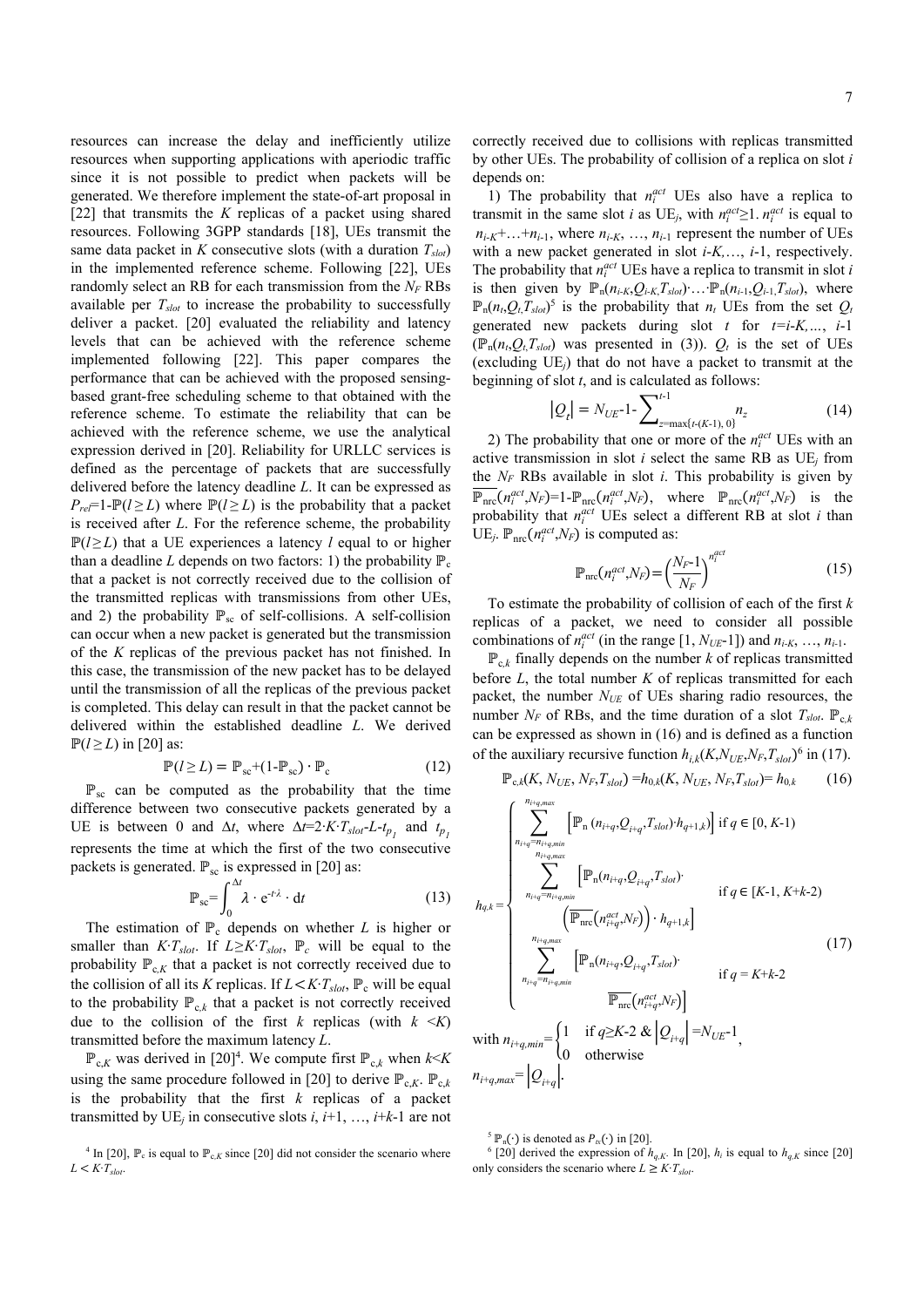$\mathbb{P}_{c,K}$  is obtained from (16) and (17) with  $k=K^7$ , and it is then possible to estimate ℙ*c*.

The expression of  $\mathbb{P}_{c,k}$  in (16) is obtained assuming that a collision cannot be decoded. However, advanced receivers with multi-user detection capability can resolve positively collisions. In this paper, we extend the expression of  $\mathbb{P}_{c,k}$  in (16) to account for scenarios where advanced receivers are used. In these scenarios, the probability  $\mathbb{P}_r(n_i^{act}, N_F)$  that a replica transmitted by  $UE<sub>i</sub>$  in slot *i* is correctly received when there are  $n_i^{act}$  UEs also transmitting a replica in the same slot *i* is given by:

$$
\mathbb{P}_{\mathbf{r}}(n_i^{act},N_F) = \mathbb{P}_{\text{nrc}}(n_i^{act},N_F) + \sum_{t_i=1}^{n_i^{act}} [\mathbb{P}_{\text{rc}}(t_i, n_i^{act},N_F) \cdot \mathbb{P}_{\text{d}}(t_i)] \quad (18)
$$

 $\mathbb{P}_{\text{mc}}(n_i^{act}, N_F)$  is the probability that any of the  $n_i^{act}$  UEs select the same RB at slot *i* than UE*j*, and there is no collision.  $\mathbb{P}_{\text{nrc}}(n_i^{act}, N_F)$  was defined in (15). The second term of the expression in (18) represents the probability of successfully decoding the replica even when a collision happened. In (18),  $\mathbb{P}_{\text{rc}}(t_i, n_i^{act}, N_F)$  defined in (19) represents the probability that  $t_i$ UEs from the  $n_i^{act}$  UEs with active transmissions in slot *i* select the same RB as  $UE_j$ , and  $\mathbb{P}_d(t_i)$  represents the probability of successfully decoding a replica when it has collided with the replicas transmitted by other *ti* UEs.

$$
\mathbb{P}_{rc}(t_i, n_i^{act}, N_F) = {n_i^{act} \choose t_i} \cdot \frac{(N_F - 1)^{(n_i^{act} - t_i)}}{N_F^{n_i^{act}}} \tag{19}
$$

We can then derive the expression of  $\mathbb{P}_{c,k}$  considering the impact of using advanced receivers with multi-user detection capability as follows:

$$
\mathbb{P}_{c,k}(K, N_{UE}, N_F, T_{slot}) = g_{0,k}(K, N_{UE}, N_F, T_{slot}) = g_{0,k} \tag{20}
$$

where  $g_{i,k}$  is equal to:

$$
g_{q,k} = \begin{cases} \sum_{n_{i+q} = n_{i+q,min}}^{n_{i,max}} [\mathbb{P}_{n} (n_{i+q}, Q_{i+q}, T_{slot}) g_{q+1})] & \text{if } q \in [0, K-1) \\ \sum_{n_{i,max}}^{n_{i,max}} [\mathbb{P}_{n} (n_{i+q}, Q_{i+q}, T_{slot}) & \text{if } i \in [K-1, K+k-2) \\ (1 - \mathbb{P}_{r} (n_{i+q}^{act}, N_F)) \cdot g_{q+1}] & \\ \sum_{n_{i+q} = n_{i+q,min}}^{n_{i,max}} [\mathbb{P}_{n} (n_{i+q}, Q_{i+q}, T_{slot}) & \text{if } i = K+k-2 \\ (1 - \mathbb{P}_{r} (n_{i+q}^{act}, N_F))] & \end{cases} \tag{21}
$$

Similar to the scenario without advanced receivers,  $\mathbb{P}_{c,K}$  can be derived from (20) and (21) with  $k=K$ . We can then estimate  $\mathbb{P}_c$  using advanced receivers as follows: 1) if *L* ≥ *K*⋅*T<sub>slot</sub>*,  $\mathbb{P}_c = \mathbb{P}_{c,K}$ ; 2) if  $L < K$ *T<sub>slot</sub>*,  $\mathbb{P}_c = \mathbb{P}_{c,k}$ . A summary of all variables and functions is included in Table I.

#### VII. EVALUATION

This section evaluates the proposed sensing-based grantfree scheduling scheme, and compares its performance to that achieved with the reference state-of-art grant-free scheme with shared resources and *K*-repetitions. The numerical evaluation is conducted using the validated analytical expressions since they can accurately quantify the performance even under the presence of sporadic and rare events. The evaluation considers first the 3GPP Release 15 requirements for URLLC services identified in [8]. [8] establishes that a packet of 32 bytes must be transmitted with a reliability of *Prel*=1-10-5 within a maximum latency *L* of 1 ms. The reliability is defined as the percentage of data packets that are successfully delivered before the latency deadline *L*. The evaluation is then extended to different reliability and latency requirements. Finally, the section compares the efficiency in the utilization of the radio resources and the UE energy consumption achieved with the proposed and reference scheduling schemes.

# *A. Scenario*

The evaluation considers a single cell scenario with  $N_{UE}$ UEs that generate aperiodic traffic following a Poisson process with exponentially distributed inter-arrival packet time with *λ* equal to 0.1 and 1 packet/s. UEs transmit small packets of 32 bytes following [8]. We consider numerology 3 with a subcarrier spacing of 120 kHz and  $T_{slot}$  equal to 0.125 ms<sup>8</sup>. There are 7 AN minislots per slot (i.e.,  $n_{AN} = 7$  and  $T_{AN} = 7$ *Tslot*/7), and the AN minislots have a duration of 2 symbols. We consider 6 RBs in frequency (i.e.,  $N_F=6$ ). We utilize the values of  $\mathbb{P}_d$  derived in [22] when using advanced receivers with multi-user detection capability for the reference scheme.  $\mathbb{P}_d$  was calculated in [22] using simulations considered a single cell network deployed in a factory hall. [22] as the percentage of collided packets that are at least 5 dB stronger than the other packets (transmitted by other UEs) that are simultaneously received.

# *B. Latency and Reliability Performance*

We first evaluate the capacity to meet the latency and reliability requirements established by 3GPP in [8] for URLLC services (i.e.  $P_{rel}$ =1-10<sup>-5</sup> and *L*=1 ms for packets of 32 bytes). We should note that 1 ms corresponds to *m*=4 generation periods  $T_G$  with the proposed sensing-based grantfree scheduling under the considered scenario. This is the case because  $T_G$  is equal to 0.25 ms (Section IV) since  $T_{slot} = 0.125$ ms and  $n_{AN}$ <sup>*T<sub>AN</sub>*=0.125 ms. We should also note that the</sup> reference scheme can transmit up to 8 replicas of a packet within 1 ms. This is the case because each replica is transmitted in a slot with  $T_{slot} = 0.125$  ms.

Fig. 4 compares the probability ℙ(*l*≥1 ms) that a packet experiences a latency equal to or higher than 1 ms with the

<sup>&</sup>lt;sup>7</sup> We should note that  $\mathbb{P}_{c,K}$  was already introduced in [20] but we include the process to derive it for a better understanding of the reader.

<sup>8</sup> We also evaluated the performance with different numerologies and values of *Tslot*. As expected, the evaluation showed that varying these two parameters impacts the performance, e.g. the latency increases when using lower numerologies and higher values of  $T_{slot}$ . However, similar trends regarding the comparison of the proposed and reference scheduling schemes have been obtained for all the analysed numerologies and values of  $\overline{T}_{slot}$ .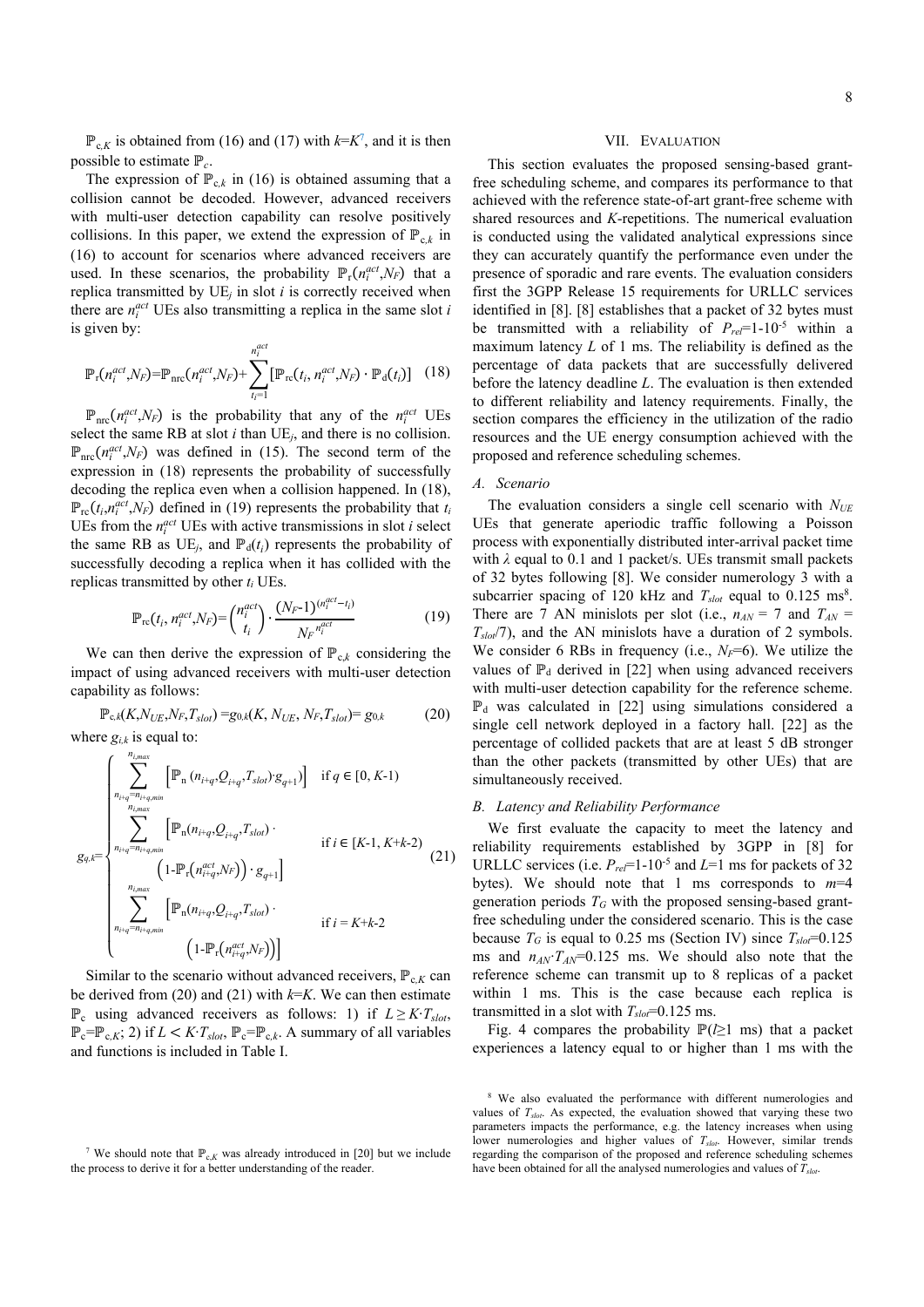proposed scheme and with the reference scheme when configured to transmit  $K=4$  or  $K=8$  replicas of each packet<sup>9</sup>. Results are shown for the reference scheme with (Ref.-AR) and without (Ref.) advanced receivers. The figure represents the performance achieved when  $\lambda$  is equal to 0.1 or 1 packet/s. Fig. 4 shows that the proposed grant-free scheme and the reference scheme with *K*=4 can meet the reliability requirement  $P_{rel}$ =1-10<sup>-5</sup> (i.e.  $\mathbb{P}(l \ge 1 \text{ ms}) \le 10^{-5}$ ) for up to 500 UEs when  $\lambda$  is equal to 0.1 packets/s. Fig. 4 shows that increasing  $K$  to  $8$  degrades the performance of the reference scheme as it can only guarantee a reliability of  $P_{rel}$ =1-10<sup>-4</sup>. [22] showed that transmitting more replicas per packet reduces the probability of collision and improves the performance of the reference scheme. However, the evaluation in [22] was limited to a maximum of *K*=4. The authors demonstrated in [20] that the performance of the reference scheme can degrade with higher values of *K* due to the effect of self-collisions. Self-collisions occur when a UE has to transmit a new packet, and the transmission of the *K* replicas of the previous packet has not finished. If this happens, the new packet must be stored, and its transmission is delayed until all replicas of the previous packet have been transmitted. This generates a queueing delay that ultimately impacts the latency and reliability performance. The probability  $\mathbb{P}_{sc}$  of self-collisions was derived in [20]. We consider in this study the scenario where self-collisions are less probable, i.e. the best-case scenario for the reference scheme. This best-case scenario occurs when the first of two consecutive packets is generated just before the beginning of the slot where the first replica of the packet is transmitted. In this case,  $\mathbb{P}_{\text{sc}}$  is equal to 9.99 $\cdot 10^{-5}$ and 9.99∙10-4 when *K*=8 and *λ* is equal to 0.1 packet/s and 1 packet/s, respectively (see (13)). When  $K=4$ ,  $\mathbb{P}_{sc}$  is null, and self-collisions do not impact the latency (and hence the reliability). Fig. 4 shows that self-collisions limit the reliability of the reference scheme only when *K*=8 (independently of whether using ARs or not) and  $\mathbb{P}(\geq 1\text{ms})\cong \mathbb{P}_{\text{sc}}$ . On the other hand, self-collisions does not affect the reference scheme when  $K=4$  and  $\mathbb{P}(\geq 1 \text{ ms}) \cong \mathbb{P}_{c}$ . Fig. 4 also shows that the proposed grant-free scheduling scheme is still able to support 500 UEs with the established latency and reliability requirements when  $\lambda$  (and the traffic load) increases to 1 packet/s. This is not the case for the reference scheme with  $K=4$  that can only meet the latency and reliability requirements for 312 UEs if ARs are used, and for 82 UEs if ARs are not used.

Table II reports the number of UEs that each scheme can support when considering different reliability requirements and traffic loads (*λ*) with a latency deadline *L* of 1 ms. Results are only reported for *K*=4 since Fig. 4 already showed that an implementation of the reference scheme with *K*=8 cannot even meet the lowest reliability requirement in Table II (i.e. *Prel*=1- 10-5). The table shows that the proposed sensing-based grantfree scheduling scheme always outperforms the reference scheme and supports more UEs than the reference scheme independently of whether ARs are used or not. For example,

the proposed scheme guarantees a maximum latency equal to 1 ms with a reliability of 1-10-9 to 325 and 42 UEs when *λ* is equal to 0.1 and 1 packets/s respectively. However, the reference scheme is not able to guarantee reliability levels higher than  $1-10^{-7}$  for more than 1 UE even when using ARs because of collisions when *K*=4 and self-collisions when *K*=8. For lower reliability levels, the use of ARs increases the number of UEs that the reference scheme can support.



Fig. 4. Probability that UEs experience a latency higher than 1 ms  $(N_F=6)$ .

TABLE II NUMBER OF UES SUPPORTED WITH A RELIABILITY OF P<sub>rel</sub> AND A LATENCY LOWER THAN 1 MS  $(N_F=6, K=4$  FOR THE REFERENCE SCHEME)

|               | $\lambda = 0.1$ packets/s |      |                  | $\lambda = 1$ packets/s |      |         |
|---------------|---------------------------|------|------------------|-------------------------|------|---------|
| $P_{rel}$     | Proposal                  | Ref. | Ref.-AR Proposal |                         | Ref. | Ref.-AR |
| $1 - 10^{-5}$ | >500                      | >500 | >500             | >500                    | 82   | 312     |
| $1 - 10^{-7}$ | >500                      |      | 78               | 158                     |      |         |
| $1 - 10^{-9}$ | 325                       |      |                  | 42                      |      |         |
| $1 - 10-11$   |                           |      |                  | 18                      |      |         |

Previous results have shown that the proposed sensingbased grant-free scheduling scheme can support a large number of UEs with latency requirements as low as 1 ms. However, many URLLC applications have more relaxed latency requirements, e.g., discrete manufacturing demands latencies between 1 and 12 ms and a reliability of  $1-10^{-9}$  [11]. Fig. 5 evaluates then the probability  $\mathbb{P}(l \geq L)$  for the proposed scheme when *L* is set equal to 1, 1,5 and 2 ms. The figure also shows  $\mathbb{P}(l \geq L)$  for the reference scheme with and without AR when configured to transmit *K=*8 replicas of each packet and *L*=2 ms. When *L*=2 ms, the impact of self-collisions is null. However, ℙ(*l*≥*L*) increases due to the effect of self-collisions when *L*<2 ms. Fig. 5 shows that the proposed and reference schemes significantly reduce  $\mathbb{P}(\geq L)$  and increase the



Fig. 5. ℙ(*l* ≥ <sup>L</sup>) as a function of the number of UEs for different values of the latency requirement *L*. Results are shown for the proposed and reference scheme with  $K=8$  ( $\lambda=0.1$  packet/s).

<sup>9</sup> 3GPP Release 15 consider values of *K* equal to 1, 2, 4 or 8 [27].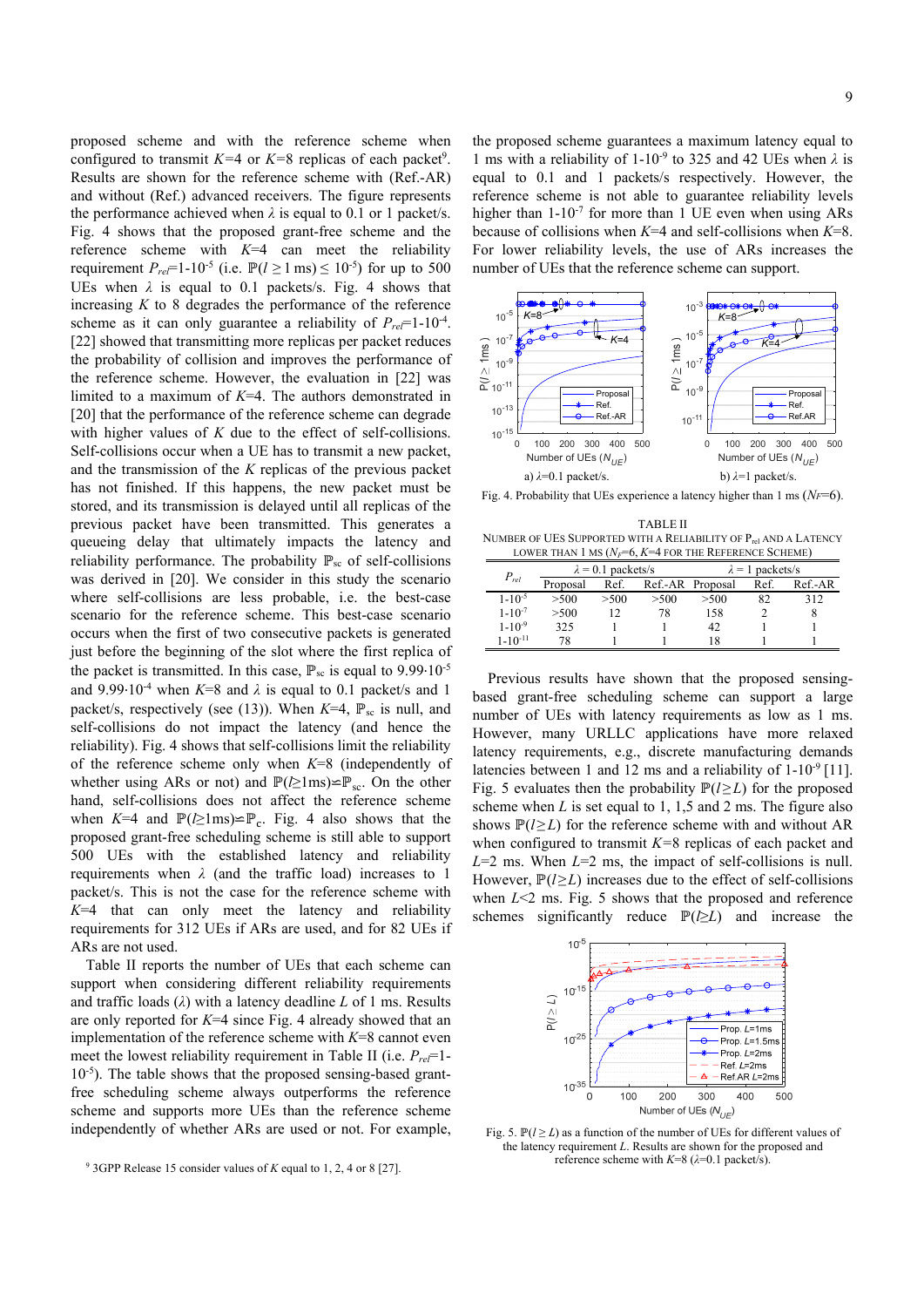reliability levels  $(P_{rel} = 1 - P(l \ge L))$  when relaxing the latency requirements. Higher gains are achieved with the proposed scheme that can sustain reliability levels as high as 1-10-18 for more than 500 UEs when *L* is set equal to 2 ms. The proposed scheme can then support most URLLC applications (that demand lower reliability levels) for a large number of UEs.

## *C. Radio Resource Efficiency*

Achieving high reliability levels should not be done at the expense of an inefficient use of radio resources. This section evaluates then the efficiency in the utilization of radio resources achieved by the proposed and reference scheduling schemes. To this end, we compute first the number  $N_{RB}$  of RBs used by each scheme to serve a number of UEs. Without loss of generality, we consider *L*>*K*∙*TG* for *K* equal to 4 and 8 for the reference scheme, and that UEs can contend for a maximum of *M* data slots before the maximum latency *L* with the proposed scheme, i.e.  $L \geq M \cdot T_G$ . For the reference scheme, *N<sub>RB</sub>* depends on the mathematical expectation of the number of packets generated for all UEs in a given time period ∆*t*  $(\lambda \cdot N_{UE} \Delta t)$  multiplied by the number *K* of replicas transmitted for each packet; ∆*t* is selected higher than *L*. In addition, we need to consider the probability of collision of a replica which is given by  $\mathbb{P}_{c,1}$  computed using (16) with  $k=1^{10}$ .  $\mathbb{P}_{c,1}$ calculates the probability that two or more UEs have a replica of a packet to transmit in the same slot, and that two or more of these UEs select the same RB for their transmissions. The number of RBs used with the reference scheme to support *NUE* UEs is then equal to:

$$
N_{RB} = \lambda \cdot K \cdot \Delta t + \lambda \cdot K \cdot \Delta t \cdot (N_{UE} - 1) \cdot (1 - P_{c,1}). \tag{22}
$$

The number  $N_{RB}$  of RBs used by the proposed sensingbased grant-free scheduling scheme is given by the mathematical expectation of the number of data packets generated by all UEs in a given time period  $\Delta t$  ( $\lambda$ ⋅ $N_{UE}$ ⋅ $\Delta t$ ) multiplied by the probability that a UE gains access to a data slot to transmit its packet before the latency deadline *L* expires. This probability is given by  $1-\mathbb{P}(\geq (M+1)\cdot T_G)$ . Considering that the proposed scheme requires one RB for the contention process and one RB for the transmission of a data packet, we can compute  $N_{RB}$  as follows:

$$
N_{RB} = 2 \cdot \lambda \cdot \Delta t \cdot N_{UE} \cdot [1 - \mathbb{P}(\ell \ge (M+1) \cdot T_G)] \tag{23}
$$

Fig. 6 compares the number of RBs used per frame11 (∆*t*=10 ms) by the proposed and reference schemes. We consider *L*=1 ms, and *M*=4 for the proposed scheme. The reference scheme is configured with *K*=4 and with/without ARs. The results are normalized to the average traffic arrival rate (*λ*). Fig. 6 shows that the reference scheme requires a higher number of RBs to serve a given number of UEs than the proposed sensing-based grant-free scheduling scheme. The number of RBs used by the proposed scheme is approximately equal to 2∙*λ*∙∆*t*⋅*NUE* for the values of  $\lambda$  and  $N_{UE}$  evaluated;  $\mathbb{P}(\ell \geq 5 \cdot T_G)$  is approximately

equal to zero for all values of *λ* and *NUE* evaluated. The number of RBs used by the reference scheme is approximately equal to *K*∙*λ*∙∆*t*⋅*NUE* when *λ*=0.1 packet/s, but it decreases when *λ* increases to 1 packet/s for large number of UEs due to the increase of the probability  $\mathbb{P}_{c,1}$  of collision of a replica. The proposed scheme reduces then the use of RBs by a factor of 1.99 and 1.92 compared to the reference scheme when  $N_{UE}$ is equal to 500 and  $\lambda$  is equal to 0.1 and 1 packet/s respectively. The reduction tends to *K*/2 when *NUE* and/or *λ* decrease.



Fig. 6. Number of RBs used per frame (∆*t*=10 ms) normalized to *λ* with the proposed grant-free (*M*=4) and reference (*K*=4) scheduling schemes (*L*=1 ms).

The number of radio resources to use with each scheduling scheme has to be configured considering the particular requirements in terms of latency, reliability and nodes that need to be supported. Fig. 7 depicts the number of UEs that can be supported by the proposed and reference schemes as a function of the number  $N_F$  of RBs available per slot when  $L=1$ ms. The results are depicted for *λ*=0.1 packet/s, but similar trends have been observed for *λ*=1 packet/s. Results for the reference scheme are depicted for *K*=4 with and without ARs since the effect of self-collisions reduces the reliability that can be achieved with *K*=8. Results are shown for different reliability levels since the reference scheme cannot guarantee  $P_{rel}$ =1-10<sup>-9</sup> independently of whether using ARs or not. Fig. 7 shows that the proposed scheme can support a significantly higher number of UEs with stricter reliability requirements. Fig. 7 shows that the number of UEs supported by the proposed and reference schemes (with and without ARs) reduces when decreasing the number of RBs available per slot (*NF*). Higher reduction levels are observed with the reference scheme. This is because the probability of collision  $\mathbb{P}_{c}$  that affects the reference scheme increases when *NF* decreases. In addition, the number of UEs that can be supported with the reference scheme varies as a function of  $1-(\frac{N_F-1}{N_F})^{n_f^{acc}}$ while it linearly varies with  $N_F$  for the proposed grant-free scheduling scheme. For example, the reference scheme needs



Fig. 7. Number of UEs supported as a function of  $N_F (L=1 \text{ ms and } \lambda=0.1$ packet/s).

<sup>&</sup>lt;sup>10</sup> The same expression is used whether ARs are used or not since we calculate the probability that two or more UEs select the same RB to transmit a replica.<br><sup>11</sup> A frame is divided into 80 slots when numerology is equal to 3.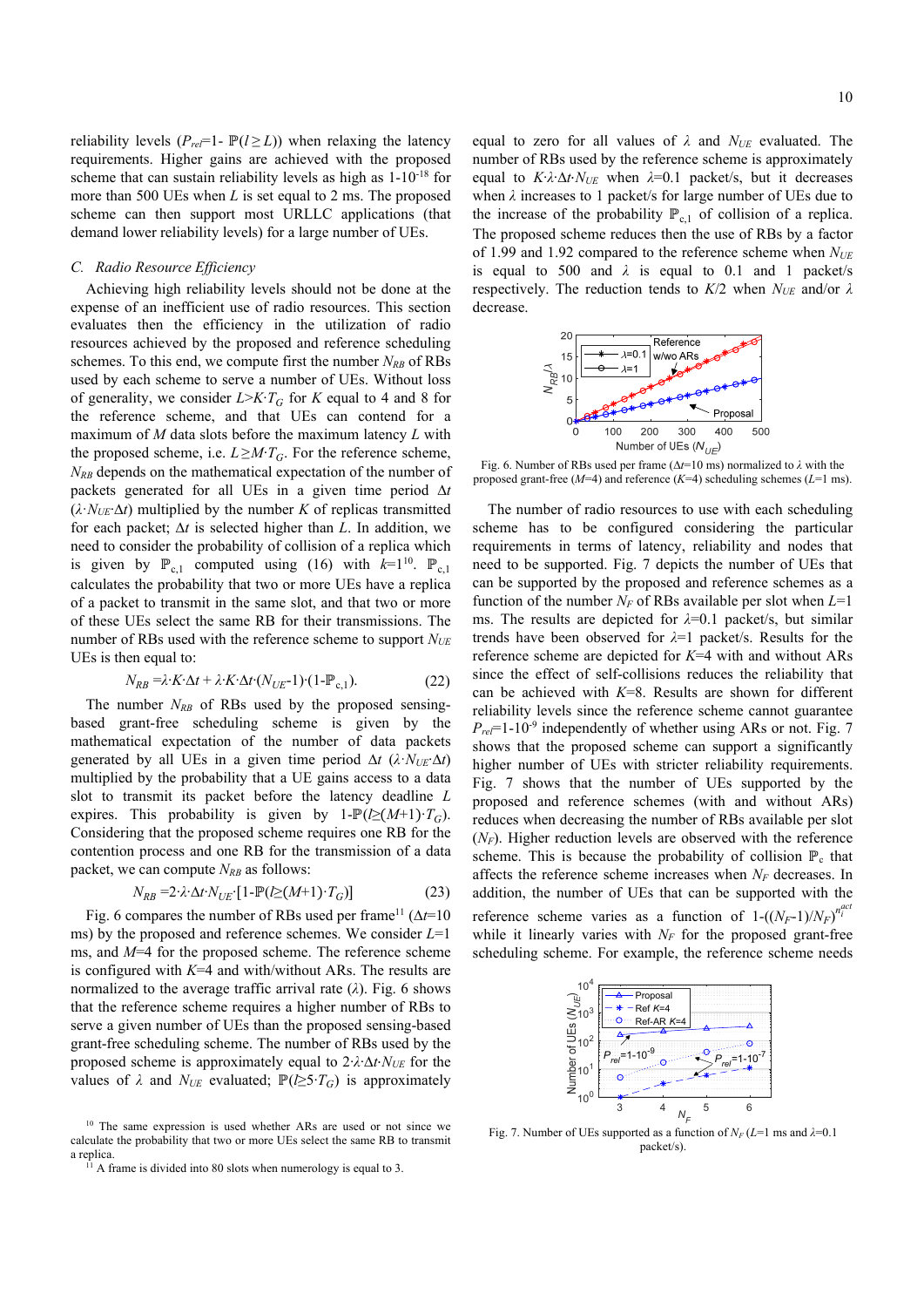a minimum of 6 RBs to support 80 UEs when using ARs with *Prel*=1-10-7. The proposed scheme only needs 3 RBs to support 80 UEs with *Prel*=1-10-9; in fact, it can support up to 162 UEs with  $N_F$ =3 RBs.

Fig. 5 in Section VII.B showed that relaxing the latency requirements reduces  $\mathbb{P}(\geq L)$  and increases the reliability  $P_{rel}$ . Relaxing the latency requirements resulted in some cases in higher reliability levels than those demanded by most URLLC applications. We then analyse how the proposed scheme can be configured to reduce the usage of RBs when relaxing the latency requirements. To this aim, we consider the case of a packaging machines application in factory automation. Following [12], this application tolerates a maximum latency *L* of 2.5 ms and requires a reliability equal to  $1-10^{-9}$ . We consider a scenario where we have to support  $N_I$ =25 UEs and  $N_2$ =50 UEs, the generation period  $T_G$  is equal to  $4 \cdot T_{slot}$ , and there are 6 available RBs per slot in the cell  $(N_F=6)$ .  $T_{slot}$  is set equal to 0.125 ms so there are 20 slots within a time window of 2.5 ms. We consider that all UEs are included in a single group  $G_1$  (i.e.  $U=1$ ) in the case of the proposed scheme since  $N_1$  and  $N_2$  are lower than the maximum number of UEs that can be supported in a single group. This number is equal to  $2^7$ =128 since we can assign  $2^{n_{AN}}$  different priorities with  $n_{AN}$ equal to 7 AN minislots in this analysis. We then analyze the minimum percentage of slots within the time window defined by  $L=2.5$  ms during which the RB assigned to  $G_1$  should be used in order to satisfy the application requirements of  $N_l$  and *N2* UEs. We consider that the proposed scheme reserves the RB for data transmissions every *x* slots. We must also reserve the RB in the slot prior to a data slot for the transmission and sensing of AN messages. Fig. 8.a shows the number of UEs supported by the proposed scheme when varying the percentage of slots during which the RB is used by the proposed scheme. The figure shows that we must reserve the RB for 40% of slots within the time window defined by  $L=2.5$ ms in order to satisfy the application requirements of  $N_l$ UEs. This percentage increases to 50% for  $N_2$  UEs.



 $(L=2.5\text{ms}, P_{ref}=1-10^{-9}, \lambda=0.1 \text{ packet/s}).$ 

We also analyze the minimum number of resources that must be reserved for the reference scheme in order to satisfy the application requirements for  $N_l$  and  $N_2$  UEs. The reference scheme requires UEs to transmit *K* replicas of a packet in consecutive slots. The UEs start the transmission of a packet in the first slot after the generation of the packet. The following replicas are transmitted in consecutive slots, and UEs randomly select an RB from the available  $N_F$  RBs for transmitting each replica according to [22]. Fig. 8.b shows the number of UEs supported with the reference scheme with and without using ARs when  $N_F$  varies between 3 and 6. The analysis is conducted with *K*=8 since this configuration can reach reliability levels of  $1-10^{-9}$  because the probability  $P_{sc}$  of self-collisions is null when the latency deadline *L* increases to 2.5 ms; a configuration with *K*=4 cannot reach the requested reliability level. We should note that the reference scheme cannot satisfy the application requirements for  $N_1$  or  $N_2$  UEs with less than 3 RBs in frequency, while it can always satisfy them with more than 6. Fig. 8.b shows that the reference scheme requires 5 RBs per slot to support  $N_I$  UEs when ARs are not used and only 3 RBs per slot when ARs are used. When the number of UEs to be supported increases to  $N_2$ , the reference scheme requires 6 and 4 RBs per slot without and with ARs to satisfy the application requirements. Using ARs reduces the number of required RBs because ARs reduce the impact of collisions thanks to the use of multi-user detection schemes.

To compare how efficiently both schemes utilize the radio resources, Table III reports the average number of UEs that each scheme can support<sup>12</sup> per reserved resource in the scenario under study. A resource corresponds to one RB in one slot. The results are reported for scenarios where we reserve the minimum number of resources needed by each scheme to satisfy the application requirements of  $N_1$  and  $N_2$ UEs (based on Fig. 8). Table III shows that the proposed scheme can support a significantly higher number of UEs per resource compared to the reference scheme (with or without ARs) for the two scenarios. This is the case because the proposed scheme can avoid collisions between UEs thanks to its contention process. The reference scheme cannot avoid such collisions but reduces their impact with the transmission of *K* replicas per packet. However, transmitting multiple replicas per packet consumes more resources per packet and utilizes less efficiently the resources. Table III shows that the reference scheme improves its efficiency when using ARs. This is the case because multi-user detection schemes reduce the impact of collisions, and hence the reference scheme can use less resources to support a number of UEs than when not using ARs. Table III also shows that it is possible to support more UEs per resource in the scenario where we reserve resources to satisfy  $N_2$  UEs compared to the scenario where we reserve resources to satisfy  $N_I$  UEs. This is the case because we need to reserve more resources to serve  $N_2$  UEs than  $N_1$  UEs (Fig. 8). In this case, the reference scheme experiences a lower probability of packet collisions (see (15)), and it can support more UEs per resource. The proposed scheme increases the percentage of slots reserved when configured to serve  $N_2$  UEs compared to when configured to serve  $N_I$  UEs (Fig. 8). This reduces the time between contention slots and the number of UEs that compete for the next data slot, increases the probability to access a data slot, and decreases the time during which UEs need to contend for

<sup>&</sup>lt;sup>12</sup> A UE is effectively supported if its packets can be transmitted in less than  $L=2.5$ ms.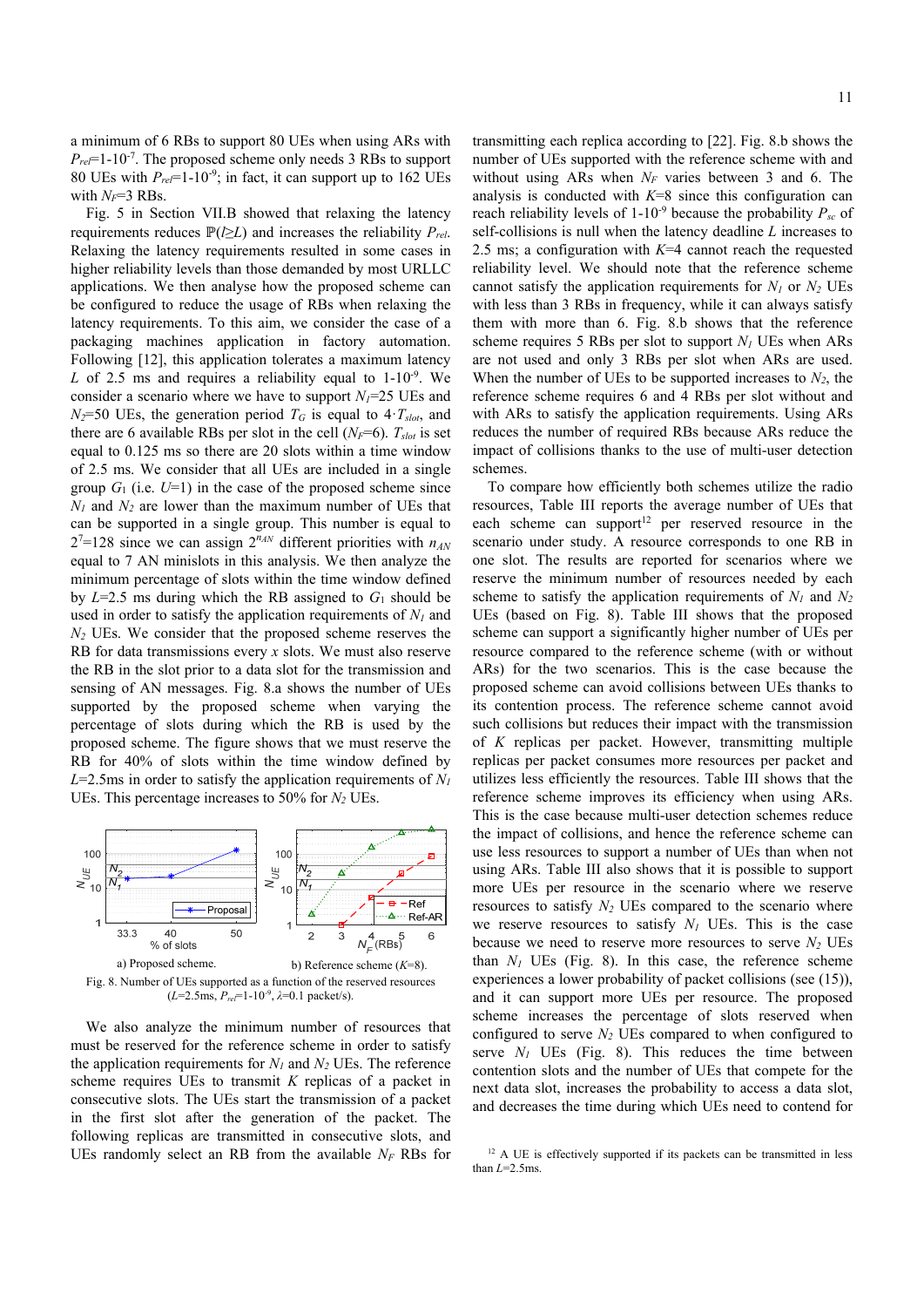data slots. This increases the number of UEs that can transmit their packet before the maximum latency *L* and augments the number of UEs that can be supported per UE.

| TABLE III                                                   |              |  |  |
|-------------------------------------------------------------|--------------|--|--|
| AVERAGE NUMBER OF UES SUPPORTED PER RESOURCE                |              |  |  |
| $(L=2.5$ MS, $P_{rel}=1-10^{-9}$ , $\lambda=0.1$ PACKET/S). |              |  |  |
| $N = 20$ HE <sub>s</sub>                                    | $N = 50$ HEe |  |  |

|          | $N1=20$ UEs |      |                  | $N7=50$ UEs |          |
|----------|-------------|------|------------------|-------------|----------|
| Proposal | Ref.        |      | Ref.-AR Proposal | Ref.        | $Ref-AR$ |
| 2.75     | በ 29        | 0.48 |                  | 0.74        | 1.98     |
|          |             |      |                  |             |          |

# *D. Energy Consumption*

Reducing the energy consumption is a key objective for beyond 5G networks. This section compares then the energy consumed by a UE in the transmission of a data packet with the proposed and the reference schemes.

The energy consumed by a UE per data packet with the reference scheme is equal to the energy consumed by the transmission of the *K* replicas of the packet. If we denote *Eslot* the energy consumed by a UE for the transmission of a replica of a packet in a slot of duration *Tslot*, the average energy consumption of a UE for the reference scheme is expressed as:

$$
\overline{E} = K \cdot E_{slot}.\tag{24}
$$

With the proposed grant-free scheduling scheme, a UE must first contend and gain access to a data slot before transmitting the packet. In this case, we must then compute the energy  $E_{AN}$ consumed in the contention processes in which the UE participates, and the energy  $E_p$  consumed in the transmission of the packet. The energy consumed by a UE in a contention process during a generation period depends on the UEs' priority since higher priority UEs will transmit less AN messages before getting access to a data slot. To compute the energy consumed in the contention process, we consider the worst-case scenario in terms of energy consumption, i.e. the case in which a UE transmits an AN message at each AN minislot. Since the duration of the contention process is equal to  $T_{slot} = n_{AN} \cdot T_{AN}$ , the energy consumed by a UE in the contention process is equal to *Eslot*. We need to calculate the average number of contention processes in which a UE participates to estimate the average energy  $\overline{E_{AN}}$  consumed by the UE. To this aim, let us consider a  $UE_j$  in a  $S_u$  that generated a new packet in *Gi*. UE*j* contends for the next shared data slot *i* with probability equal to 1.  $UE<sub>i</sub>$  will contend for shared data slot  $i+m$  (with  $m \ge 1$ ) if it cannot gain access to any of the previous slots *i*,…, *i*+*m*-1. As presented in Section V.A, the probability that  $UE<sub>j</sub>$  contends for the shared data slot  $i+m$ is given by  $\mathbb{P}_{S_1}(l \geq (m+1) \cdot T_G)$ . Moreover, UE<sub>*j*</sub> will drop the data packet if it has not been transmitted after the latency deadline *L*. As presented in Section IV, the time period between the beginning of a contention process and the end of the next data slot is equal to  $T_G$ . We can define  $M$  as the maximum number of shared data slots for which UE*j* can contend before the latency deadline *L*, i.e.  $M$ <sup>*·T*</sup> $G \leq L$ . When *L*=1 ms, the packet will be dropped if UE*j* does not get access to any of the  $M=4$  data slots  $(i, i+1, i+2, i+3)$  after the packet is generated (this corresponds to a latency equal to or higher than  $4 \cdot T_G = 1$  ms). The average number of contention processes in which a UE participates is then equal to

 $1+\sum_{m=1}^{M-1} \mathbb{P}_{S_u}(\geq(m+1)\cdot T_G)$ , and the average energy consumed by a UE due to contention processes is then given by:

$$
\overline{E_{AN}} = \left[1 + \sum_{m=1}^{M-1} \mathbb{P}_{S_u}(I \geq (m+1) \cdot T_G)\right] \cdot E_{slot} \tag{25}
$$

The probability that a UE cannot finally transmit its packet after participating in *M* contention processes is  $\mathbb{P}_{S_{n}}(l \geq (M+1) \cdot T_{G})$ . The probability that a UE is able to transmit its data packet is then 1- $\mathbb{P}_{S_n}(l \geq (M+1) \cdot T_G)$ , and the average energy  $\overline{E_p}$  consumed by a UE in the transmission of a data packet is computed as:

$$
\overline{E_p} = \left[1 - \mathbb{P}_{S_u}(l \geq (M+1) \cdot T_G)\right] \cdot E_{slot}.
$$
\n(26)

The average energy consumed by a UE per data packet with the proposed sensing-based grant-free scheduling is then:

$$
\overline{E} = \left[1 + \sum_{m=1}^{M-1} \mathbb{P}_{S_u}(l \ge (m+1) \cdot T_G)\right] \cdot E_{slot} + \left[1 - \mathbb{P}_{S_u}(l \ge (M+1) \cdot T_G)\right] \cdot E_{slot}(27)
$$

In (27),  $\mathbb{P}_{S_1}(l \geq (m+1) \cdot T_G)$  ≤ 1 for all  $m \geq 1$ , so the energy consumed by a UE per data packet with the proposed scheme is approximately equal to:

$$
\overline{E} = 2 \cdot E_{slot}.\tag{28}
$$

(24) and (28) show that the proposed sensing-based grantfree scheduling scheme reduces the energy consumed by a UE compared to the reference scheme. The reduction is approximately equal to 50% when *K*=4 for the reference scheme, and equal to 75% when *K*=8.

## VIII. CONCLUSIONS

This paper has presented and evaluated a novel sensingbased grant-free scheduling scheme for 5G and Beyond networks. The scheme is able to satisfy stringent reliability and latency requirements of deterministic and aperiodic UL traffic characteristic of verticals such as Industry 4.0 or manufacturing. The scheme uses shared resources and avoids packet collisions among UEs using a priority-based contention resolution process that relies on the transmission of announcement messages in minislots and a local channel sensing process. This study demonstrates that the proposed sensing-based grant-free scheduling scheme significantly outperforms current 5G NR grant-free scheduling with *K*repetitions and shared resources even when using advanced receivers with multi-user detection capabilities to combat the effect of packet collisions. The proposed scheme reduces the energy consumption and can support a higher number of UEs with URLLC and deterministic requirements with a considerably lower number of radio resources compared to current 5G NR grant-free scheduling implementations with *K*repetitions and shared resources.

# APPENDIX A:  $\mathbb{P}_{S_U} (I \geq 3 \cdot T_G)$

We derive the probability  $\mathbb{P}_{S_{n}}(l \geq 3 \cdot T_{G})$  that UE<sub>*j*</sub> experiences a latency equal to or higher than  $3 \cdot T_G$  following the same process described in Section V.A to compute